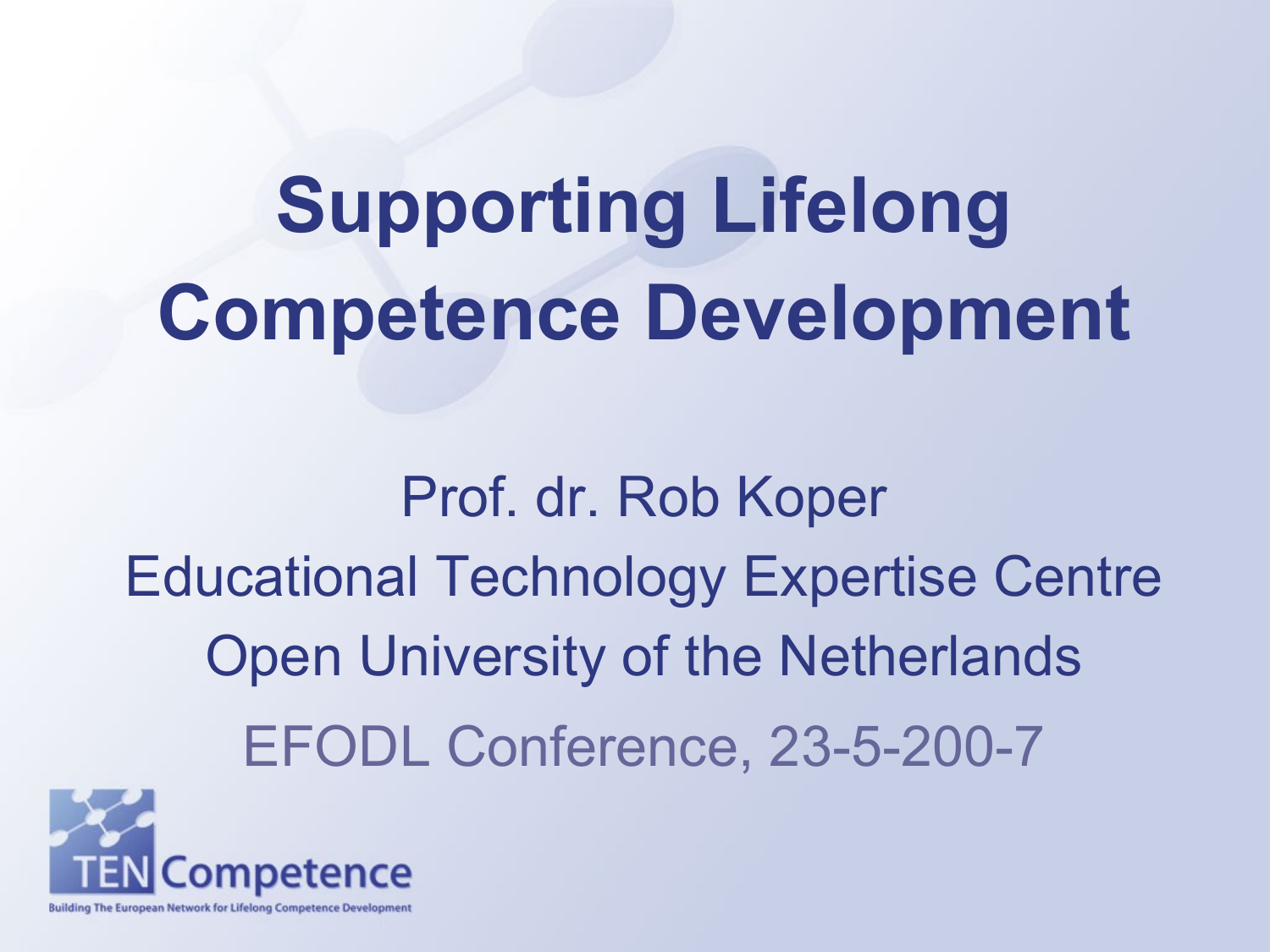## In this keynote

- Very short introduction TENCompetence
- How do we create a new generation of learning environments supporting:
	- Lifelong learning
	- Informal learning & Formal learning
	- Personal Competence Development (employability)
	- Open educational resources
	- New forms of assessment (eg. of Prior Learning)
	- Automation (formal models needed)
- Challenge for you: find the underlying critique on the way we are currently organising learning in schools and society

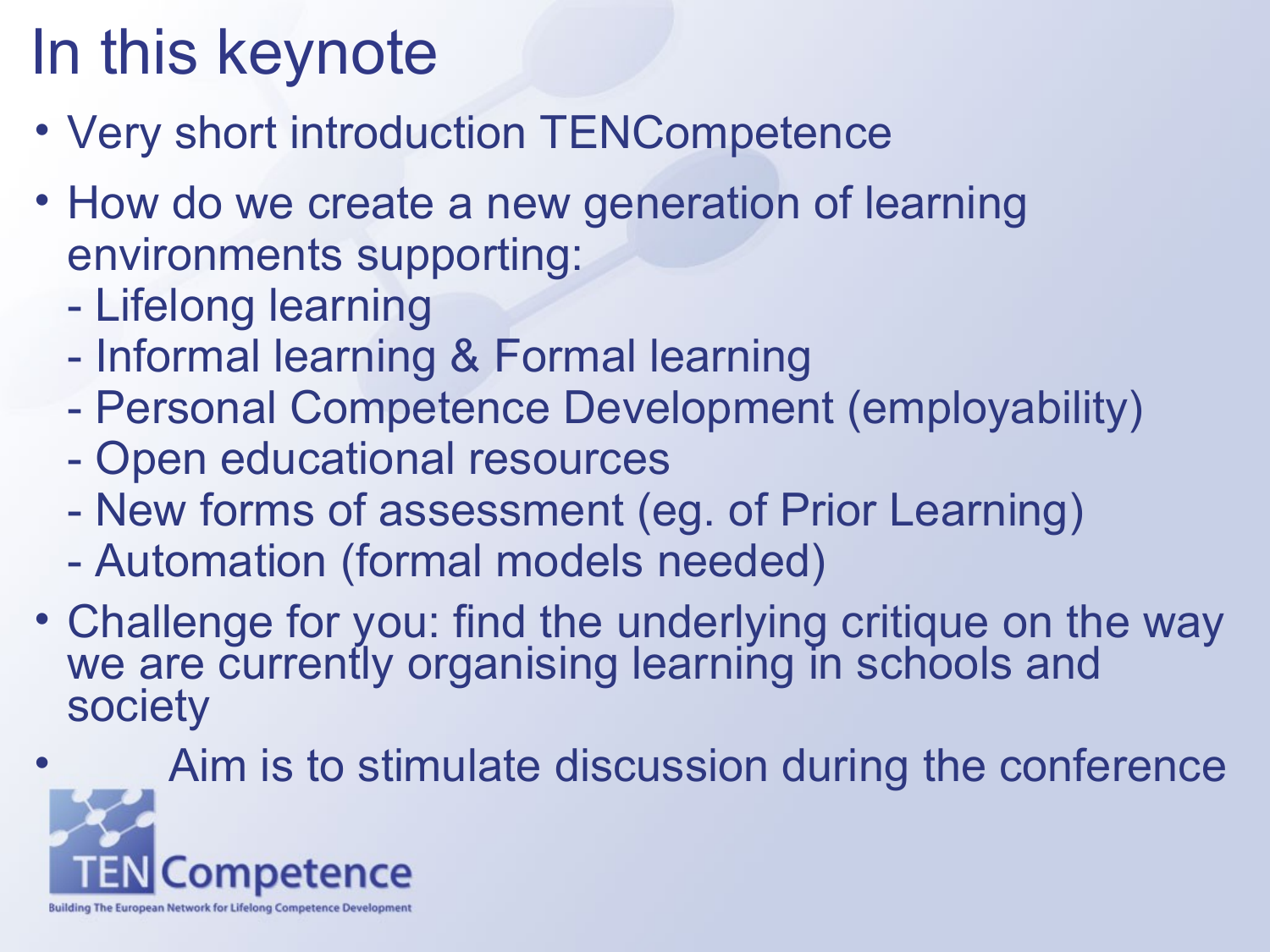## The TENCompetence Project

- IST/TEL Integrated Project Dec. 2005 Dec. 2009
- Aim: The development of an open source infrastructure for lifelong competence development
- 15 core partners and a network of associated partners (among which JISC/CETIS and SURF)
- 4 major experimental areas:
	- 1. Digital Cinema
	- 2. Health Care
	- 3. UNESCO-IHE Water Management (Nile Region)
	- 4. Lifelong Learning City (Antwerp)
- Additional pilots from associated partners

![](_page_2_Picture_10.jpeg)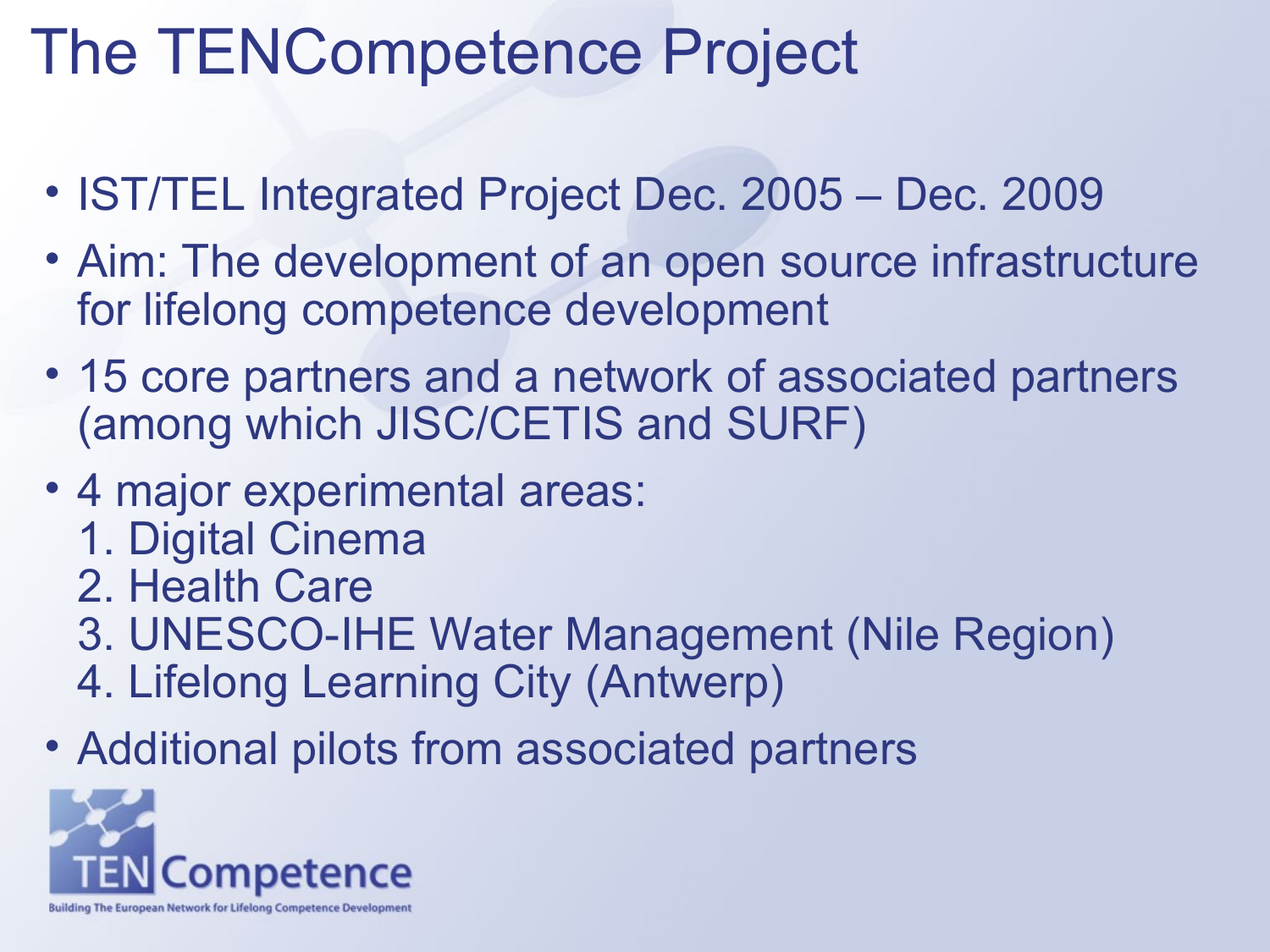## Future learning environments

- Flexible and Open Distance Education can be defined as "teaching & learning using technology"
- Question:

What technologies do you currently use to support your distance teaching?

• Question:

What technologies do learners use to support their (informal and formal) learning?

• What will future learning environments look like?

![](_page_3_Picture_7.jpeg)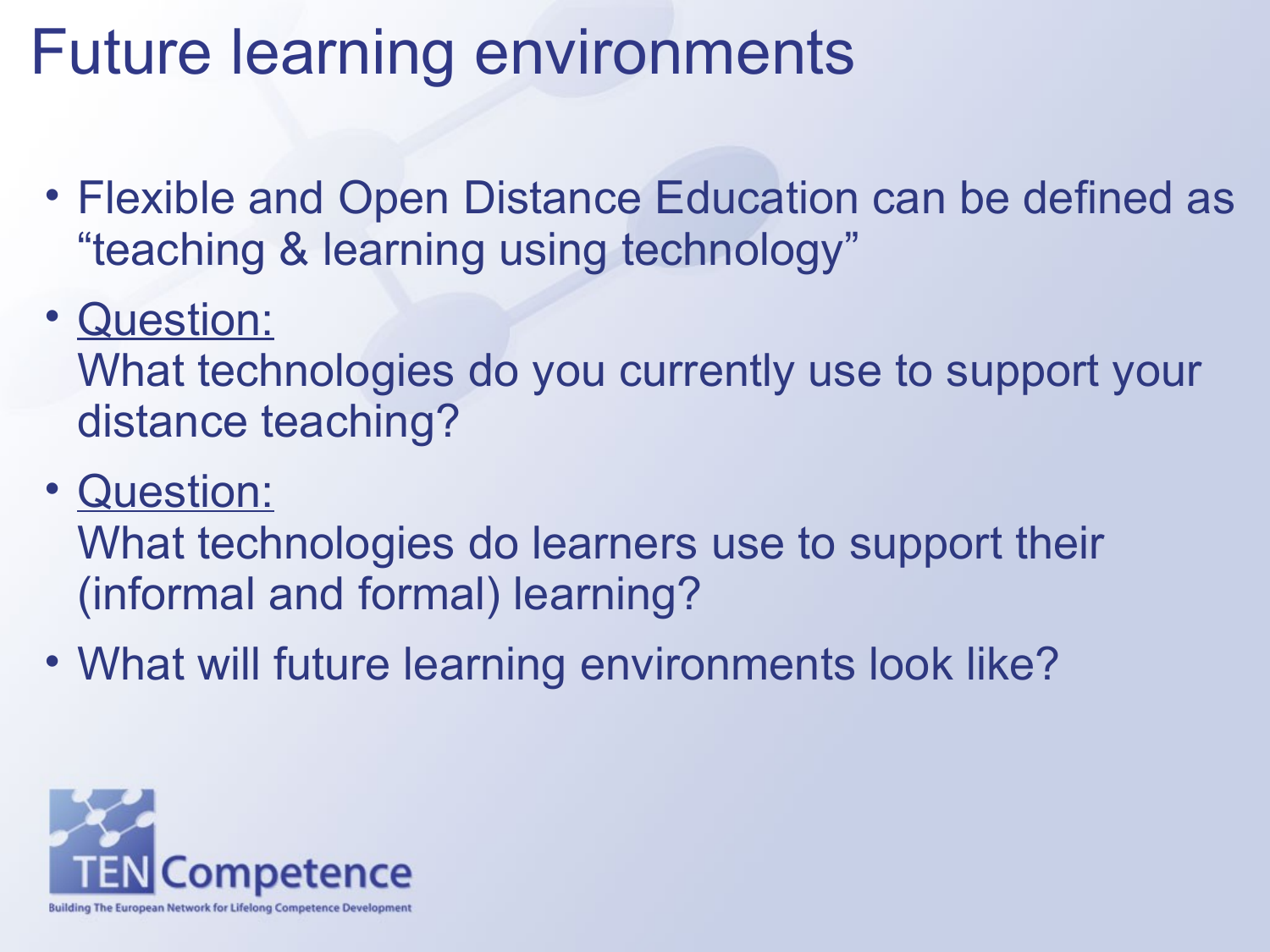#### Our focus:

- Perspective is the individual (personal learning/ personal competence development) not the institute
- Take the whole spectrum of learning into account: formal, informal and non-formal learning
- Integration of Learning, Working, Living
- Focus on competence development & competence assessment + employability: matching of competences, finding new suitable jobs, etc.
- Focus on learning networks (communities)
- Focus on guidance and support in learning
- Use of new technologies to support this process **Competence** Building The European Network for Lifelong Competence Development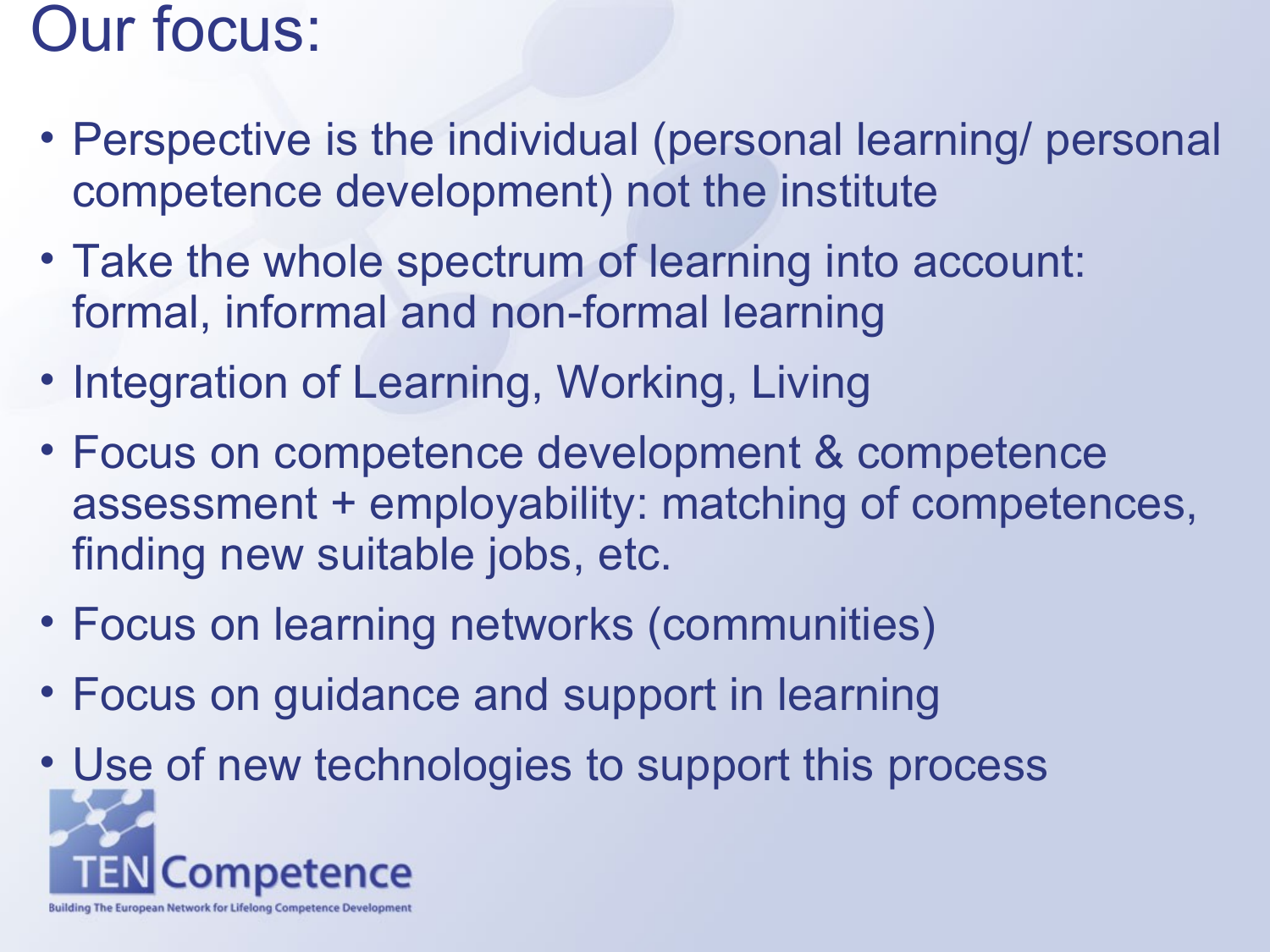## The challenge

 In our (future) society: individuals are (will be) permanently triggered to further develop their abilities:

- Worldwide competitive economy places new demands on individual workers and organisations: new activities, new technologies, new markets, changing jobs, etc.
- Social and personal triggers to develop new competences related to personal growth, family, leisure time, etc.

**Question**: How can we support individuals in lifelong competence development, using new technologies?

![](_page_5_Picture_5.jpeg)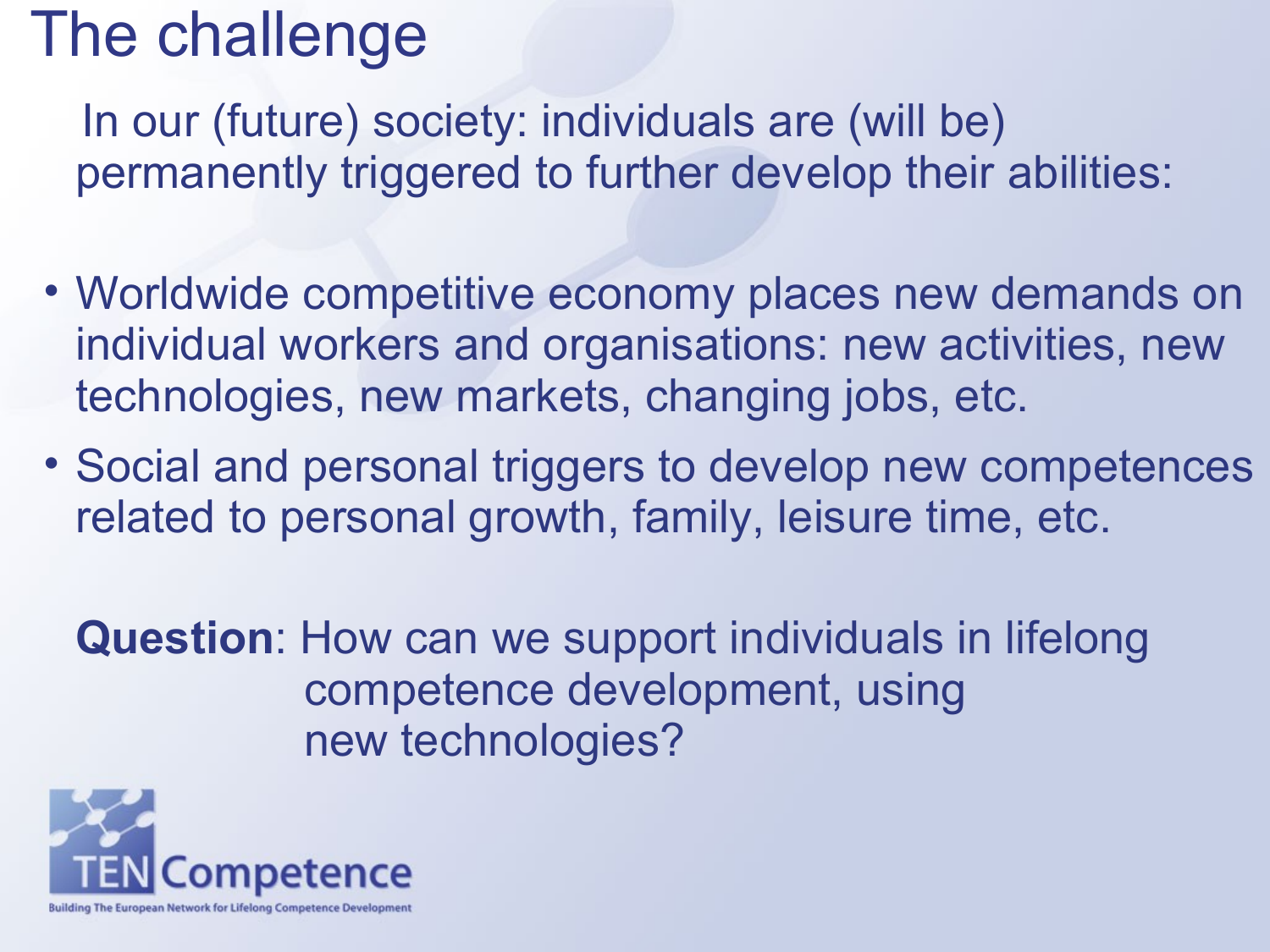## Core questions most people encounter in various phases during life

- I want to (further) develop a specific competence
- I want to study for a new job or function
- I want to keep my competence profiles up-to-date
- I want to map my competences on various job profiles to see which ones are within reach (related to employability: searching for new job opportunities)

![](_page_6_Picture_5.jpeg)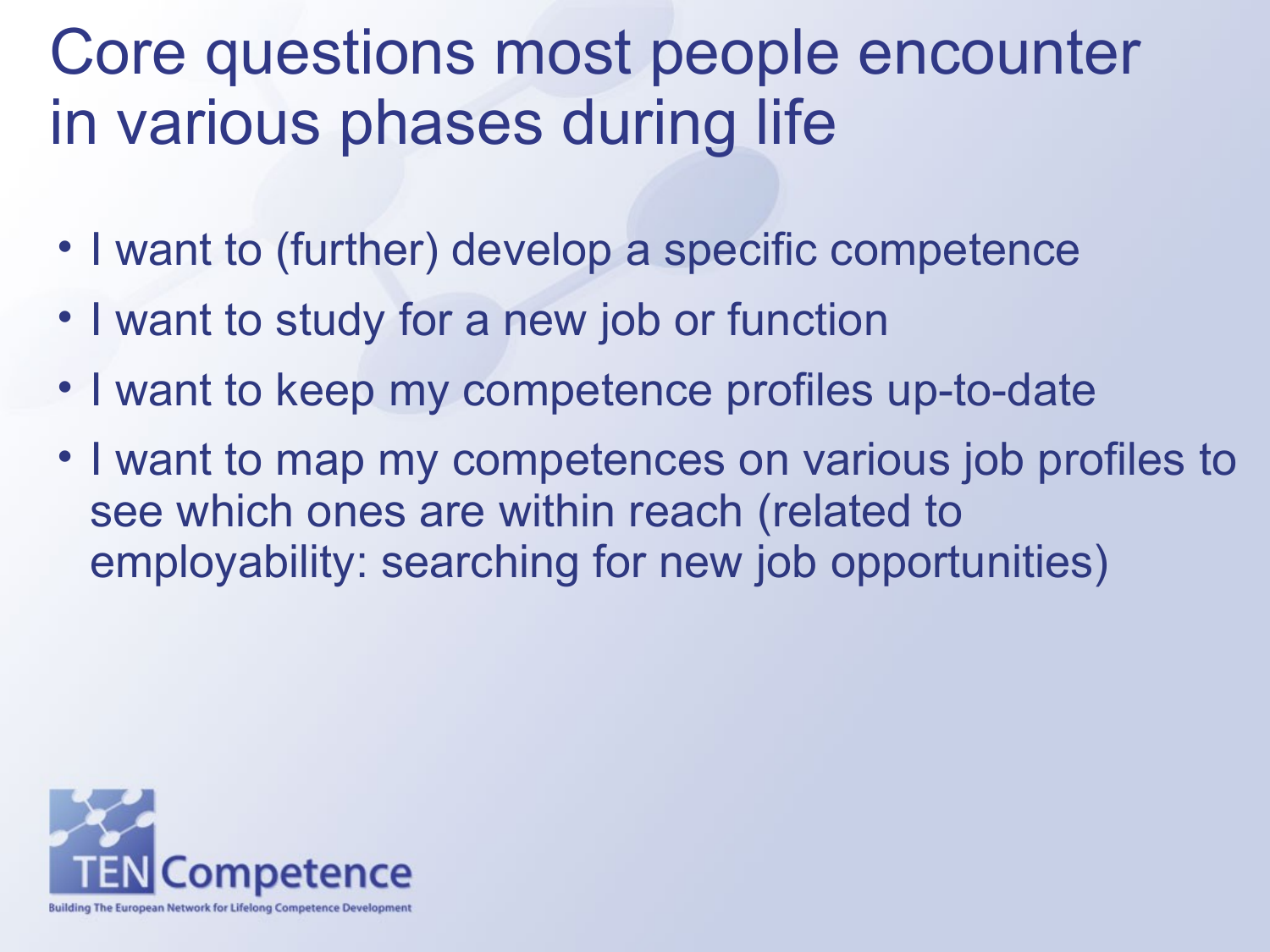The solution we are developing...

![](_page_7_Figure_1.jpeg)

![](_page_7_Picture_2.jpeg)

Building The European Network for Lifelong Competence Development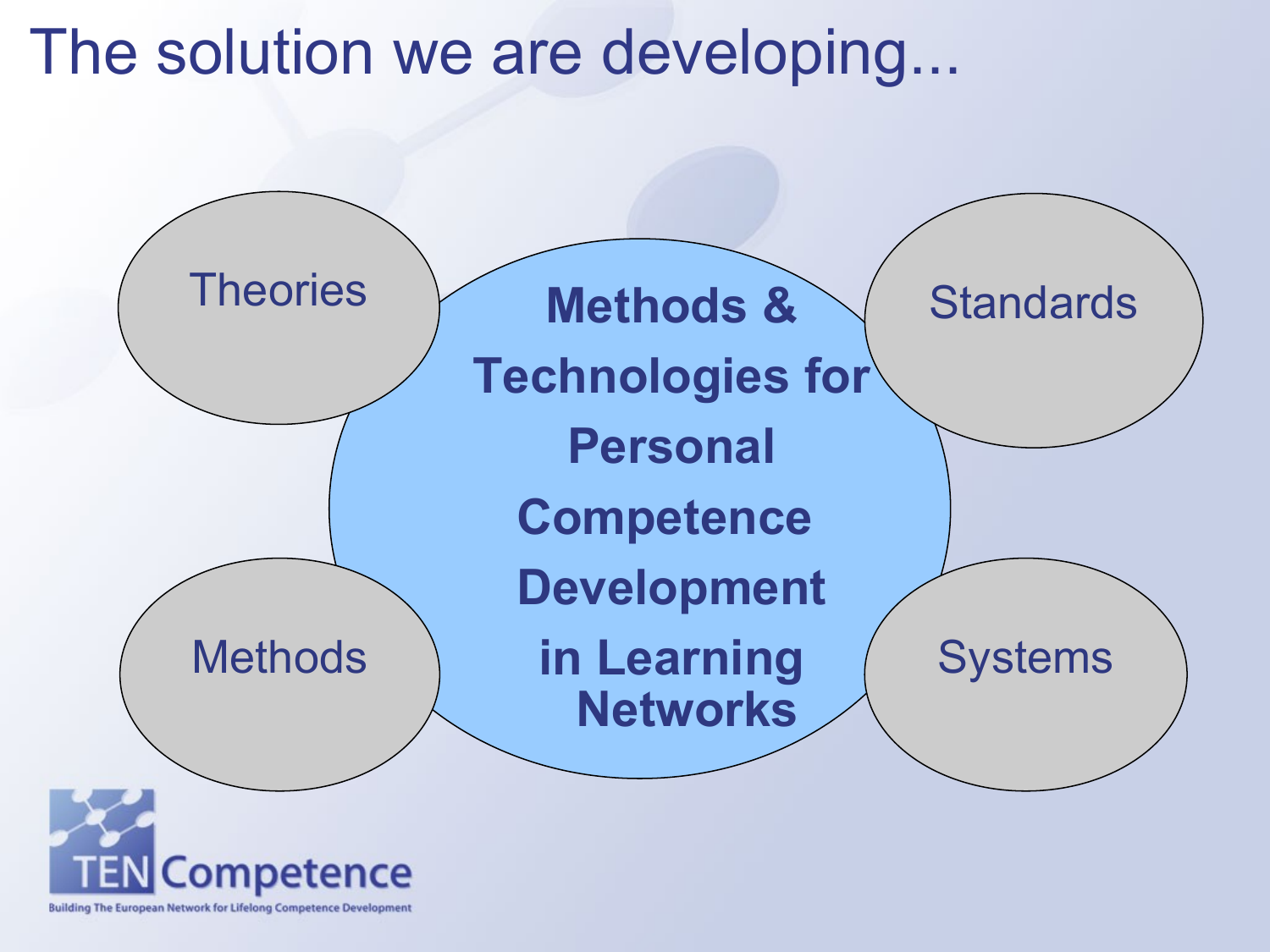#### What does this mean?

![](_page_8_Picture_1.jpeg)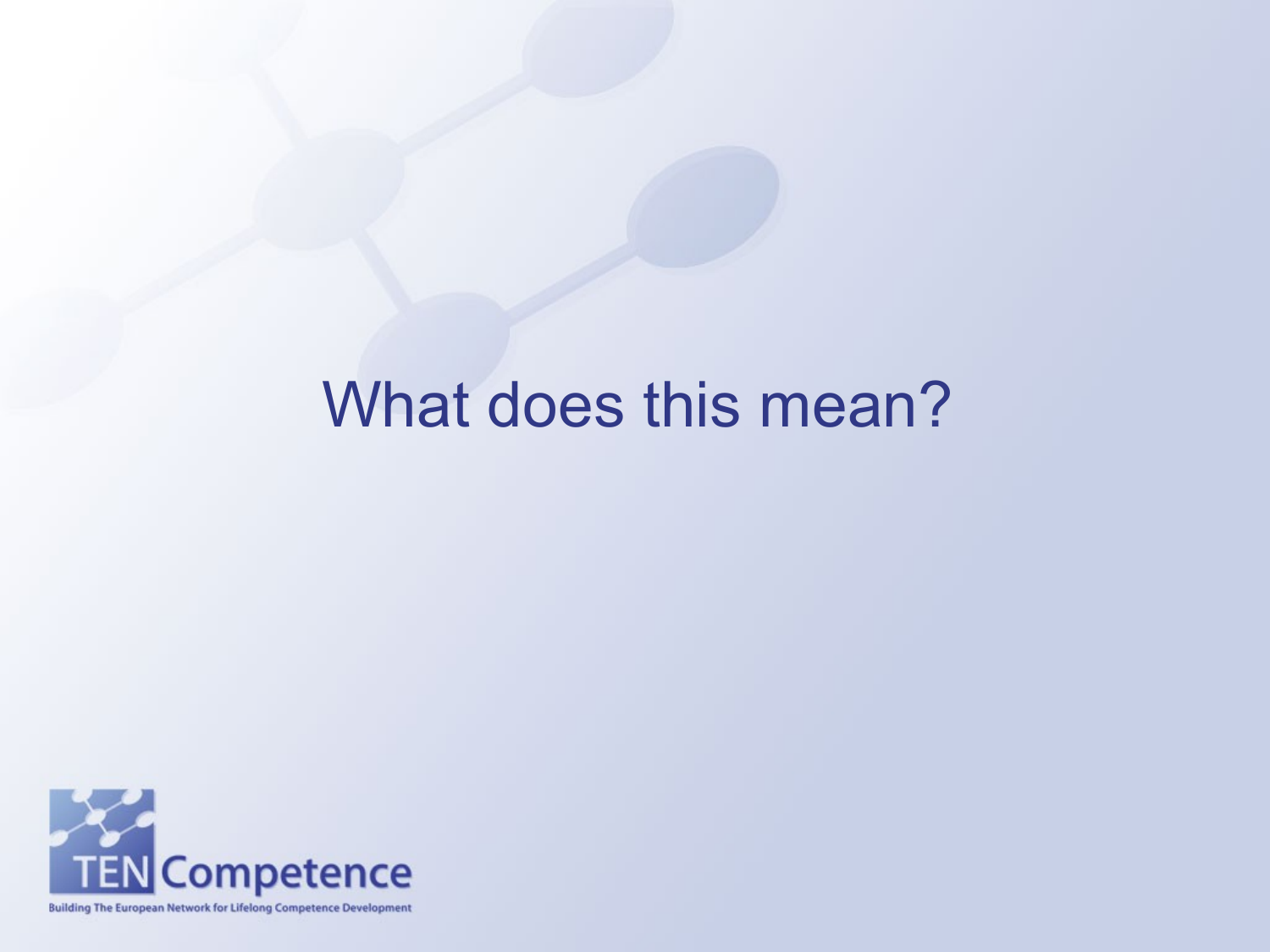#### Some Formalisation

**Assume:**

## A Learning Network

(e.g. a network of professionals aimed at the exchange of knowledge and competence development in the field)

![](_page_9_Picture_4.jpeg)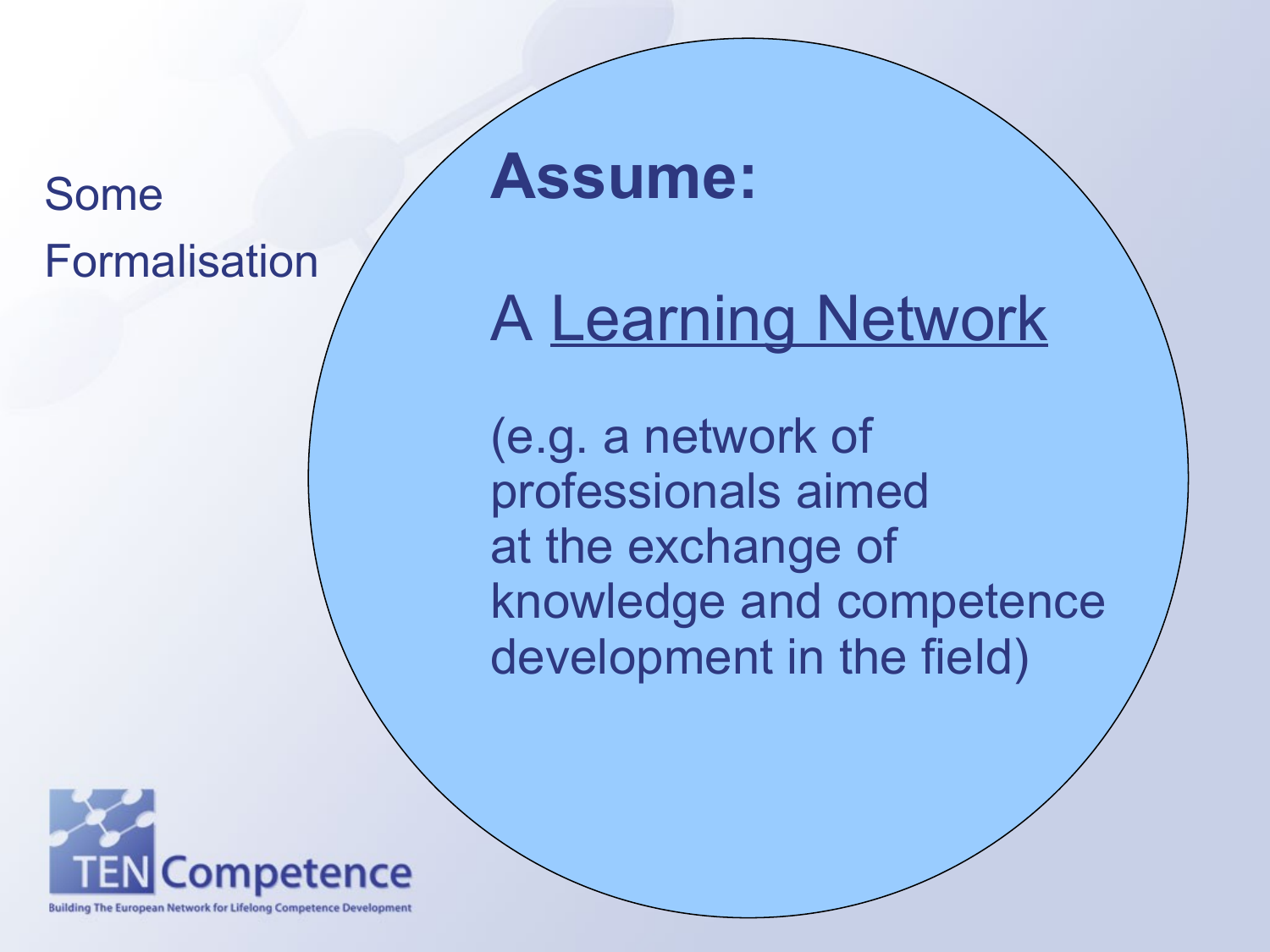## Also assume a "competence" as a node in the network

**Competence** 

![](_page_10_Picture_2.jpeg)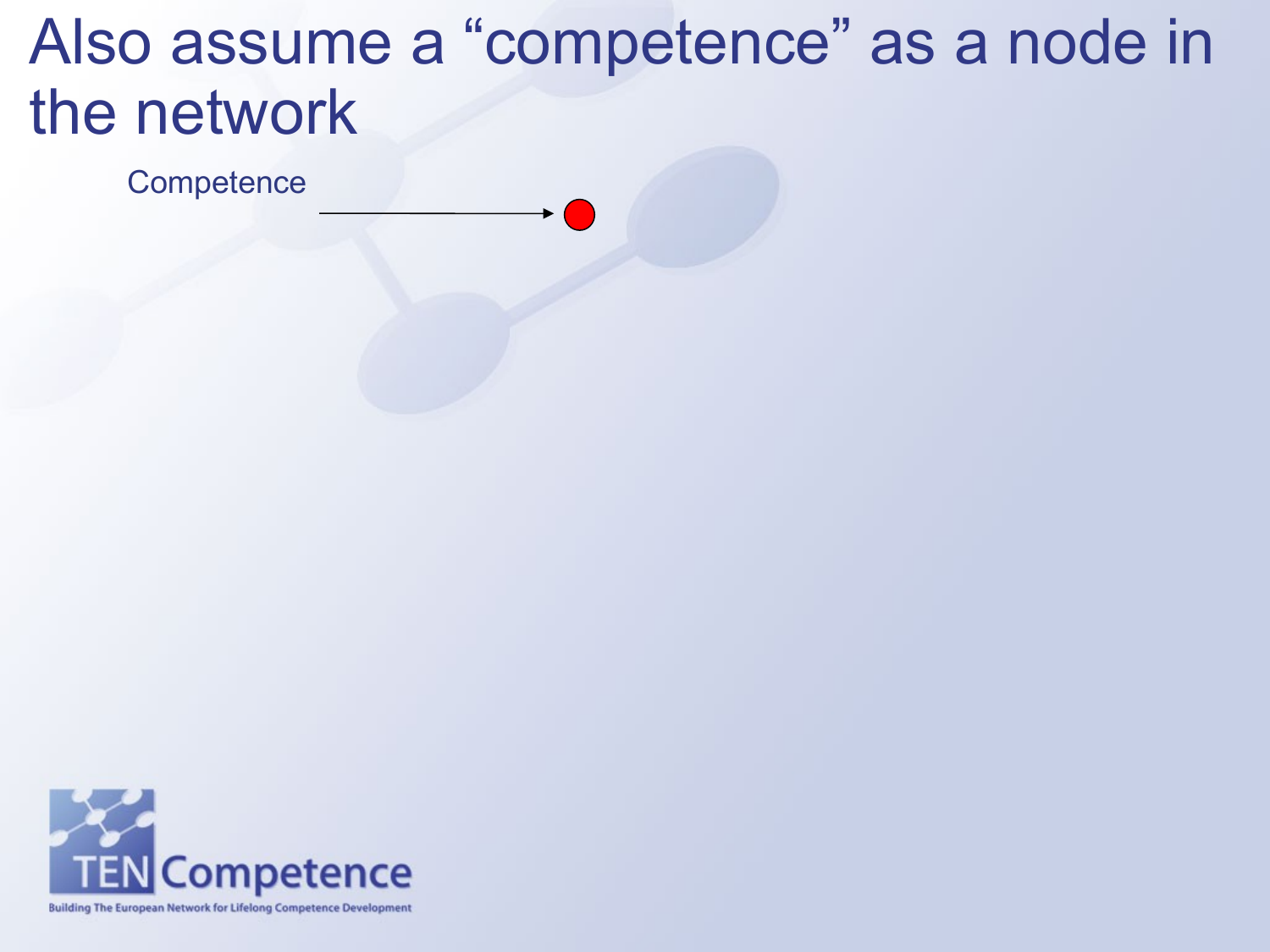## Each competence has one or more "assessments" connected to it

**Competence** 

![](_page_11_Picture_2.jpeg)

![](_page_11_Picture_3.jpeg)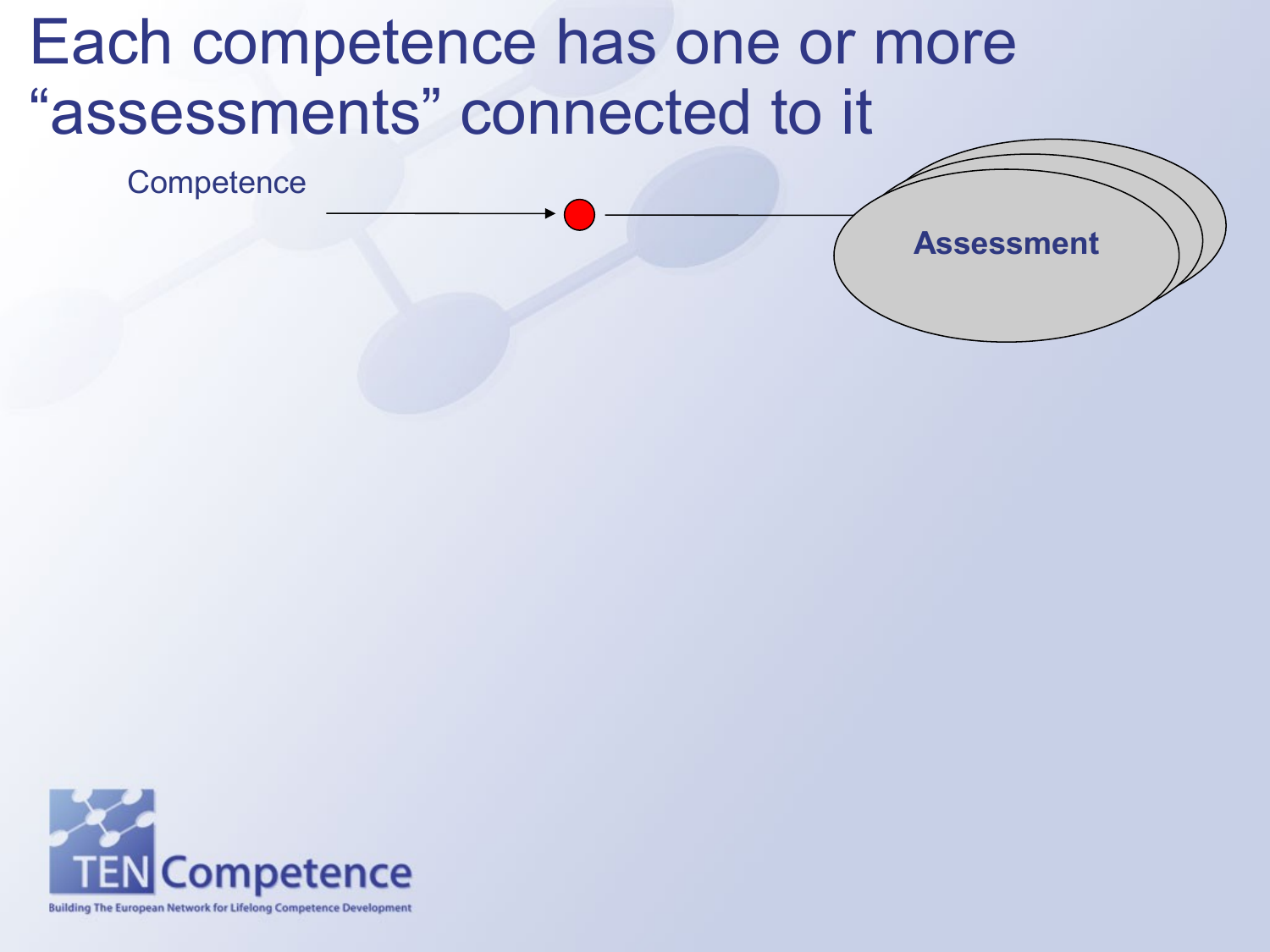## Each competence is connected to N "learning actions"

![](_page_12_Figure_1.jpeg)

![](_page_12_Picture_2.jpeg)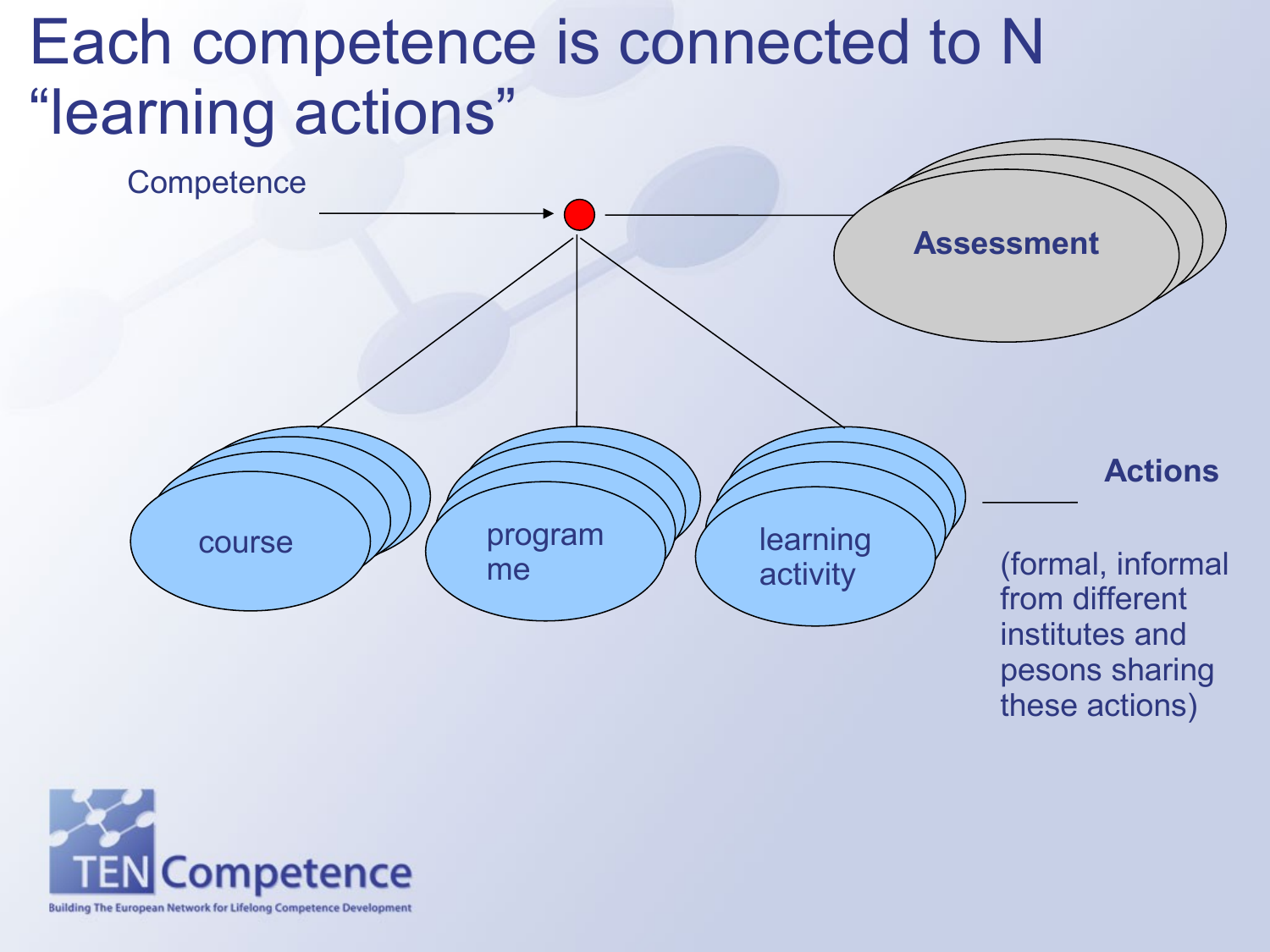## Each action is connected to N learning resources and/or services

![](_page_13_Figure_1.jpeg)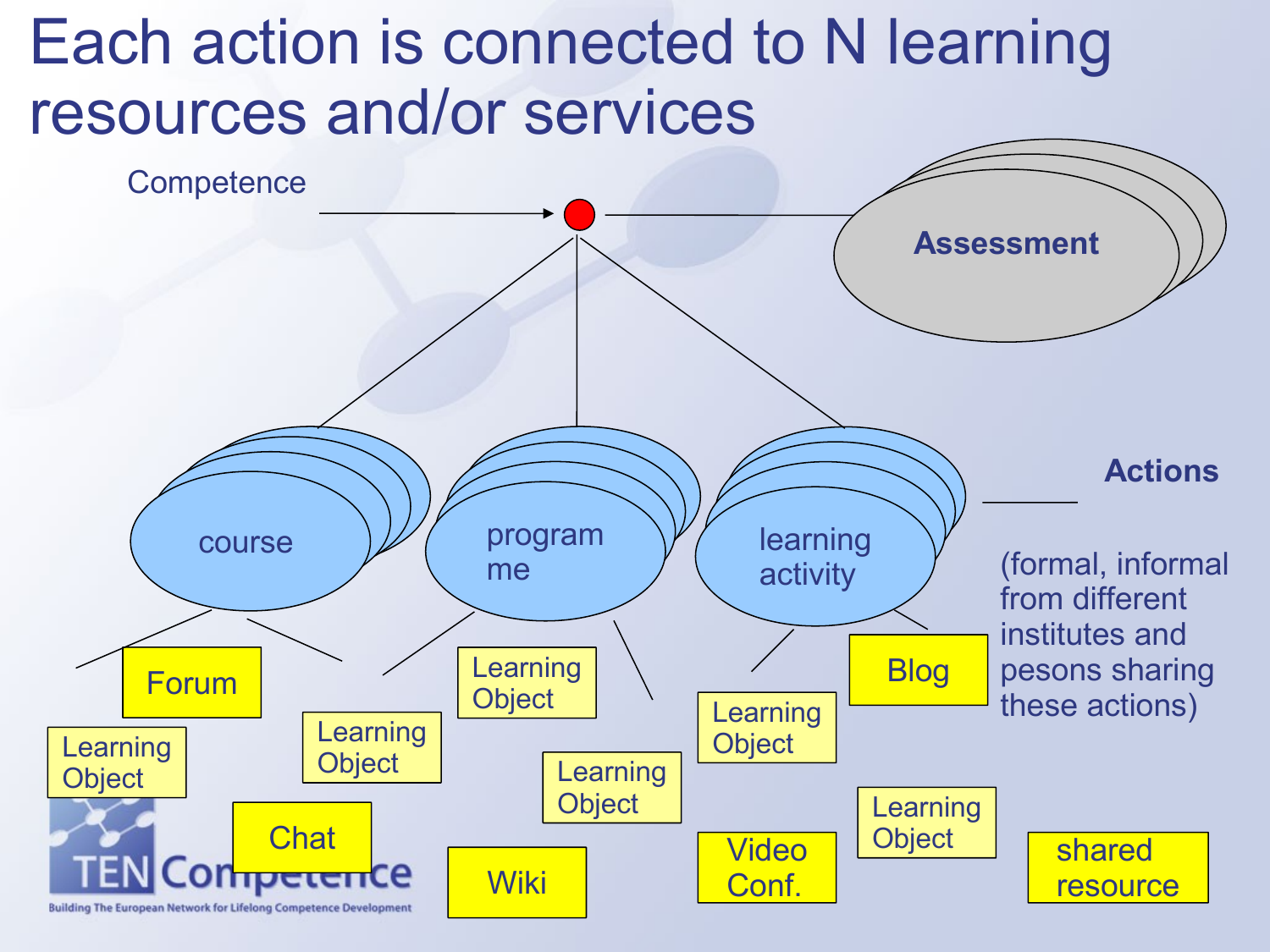![](_page_14_Figure_0.jpeg)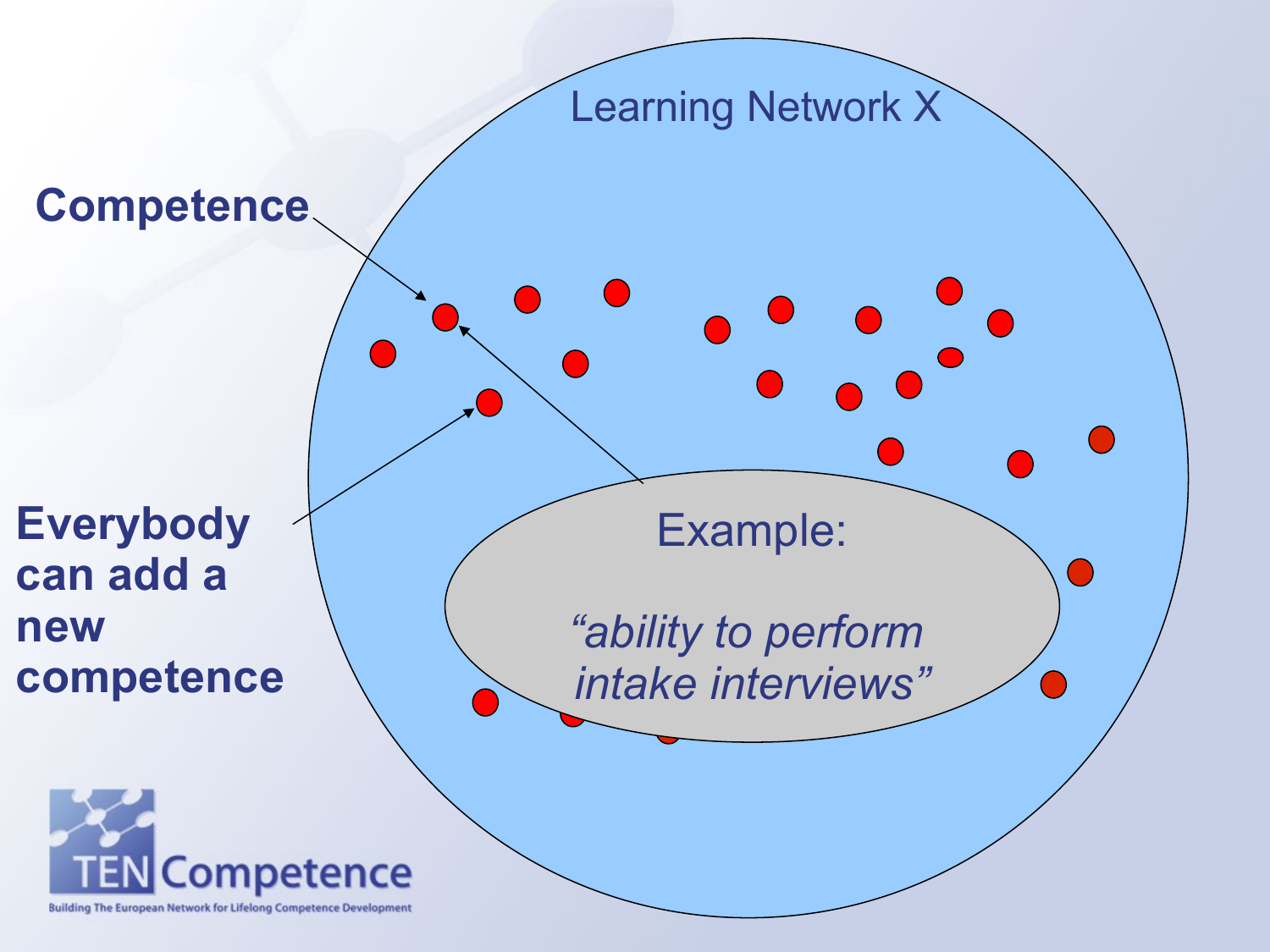![](_page_15_Picture_0.jpeg)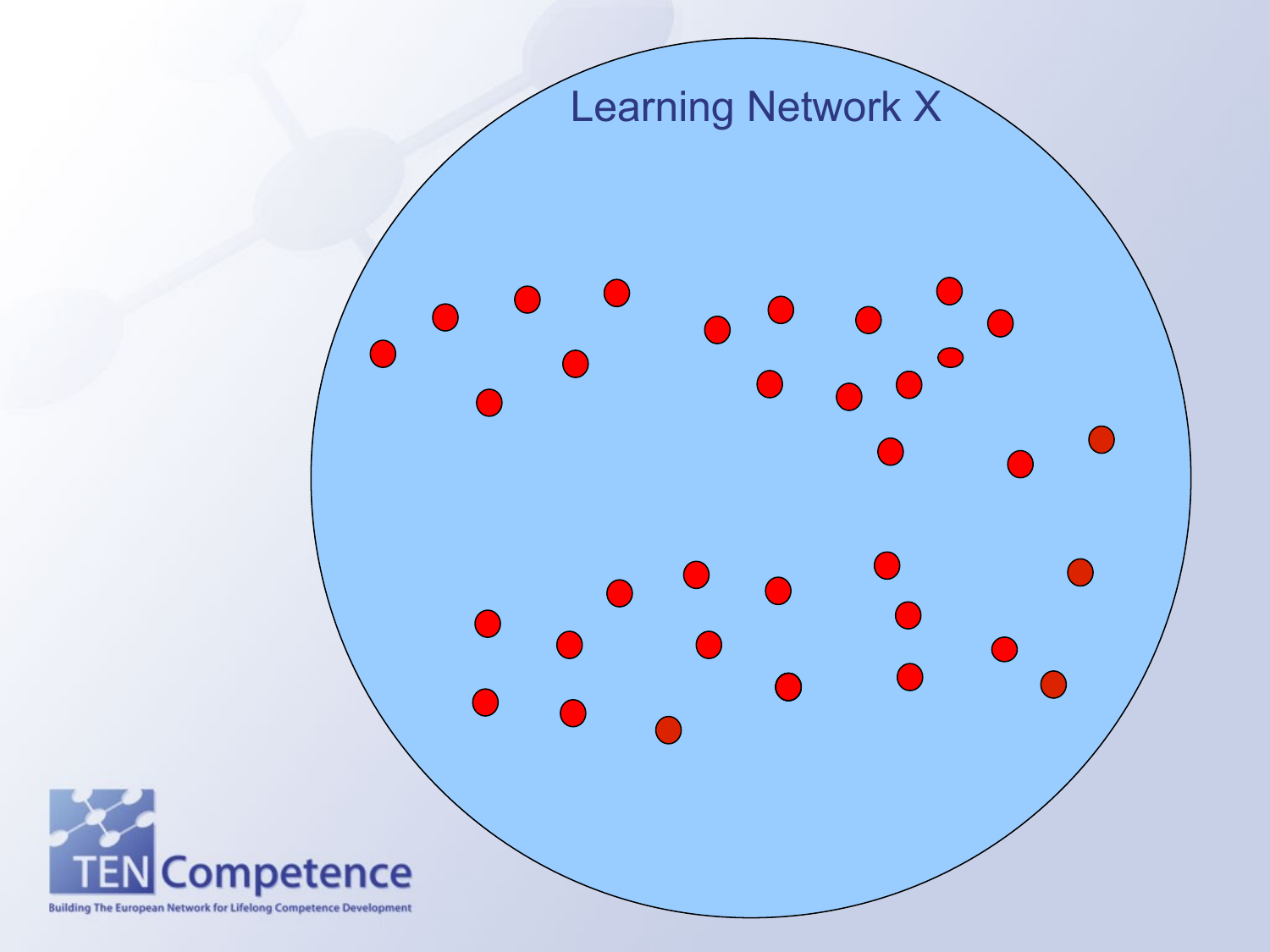![](_page_16_Figure_0.jpeg)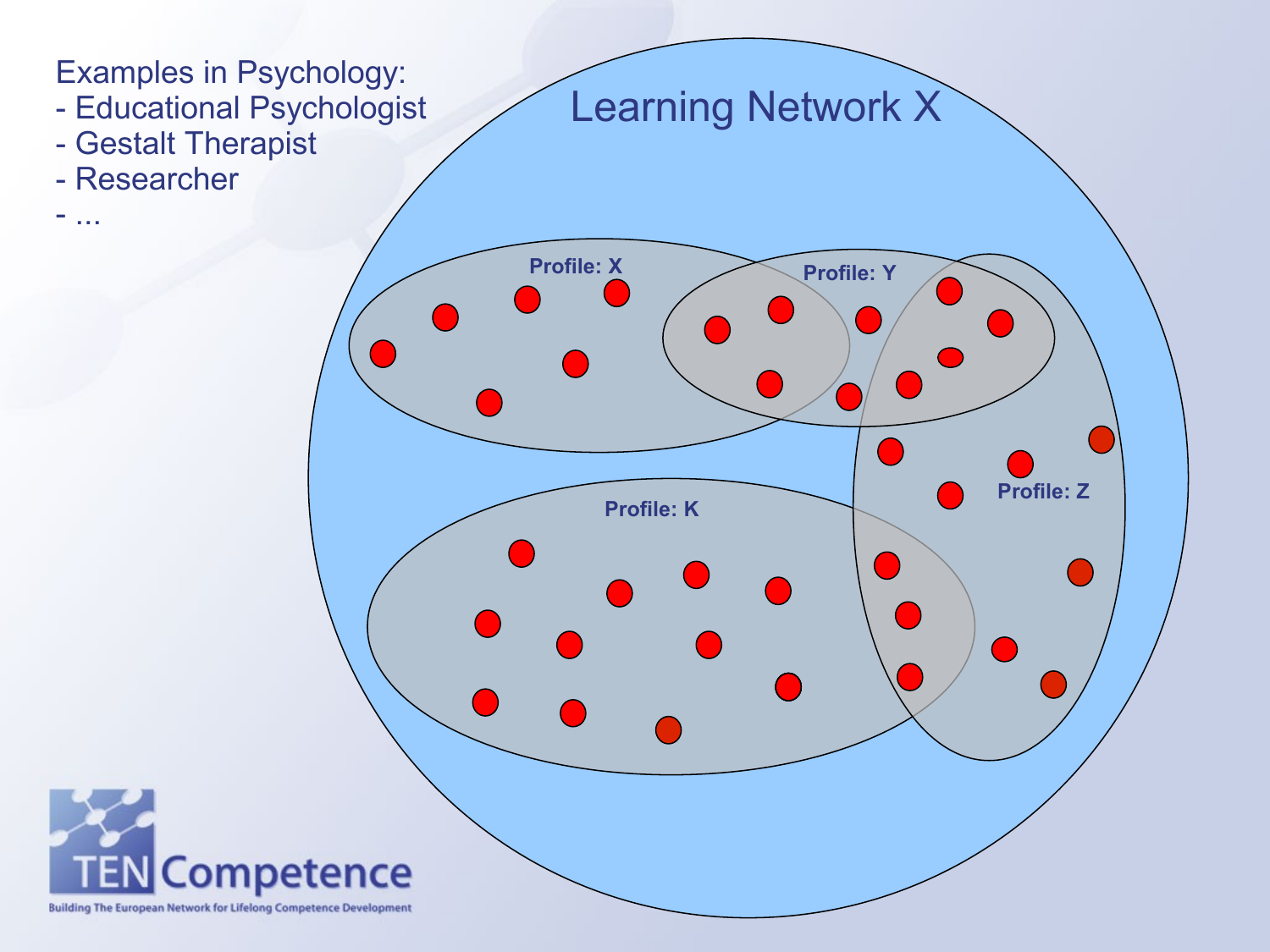![](_page_17_Figure_0.jpeg)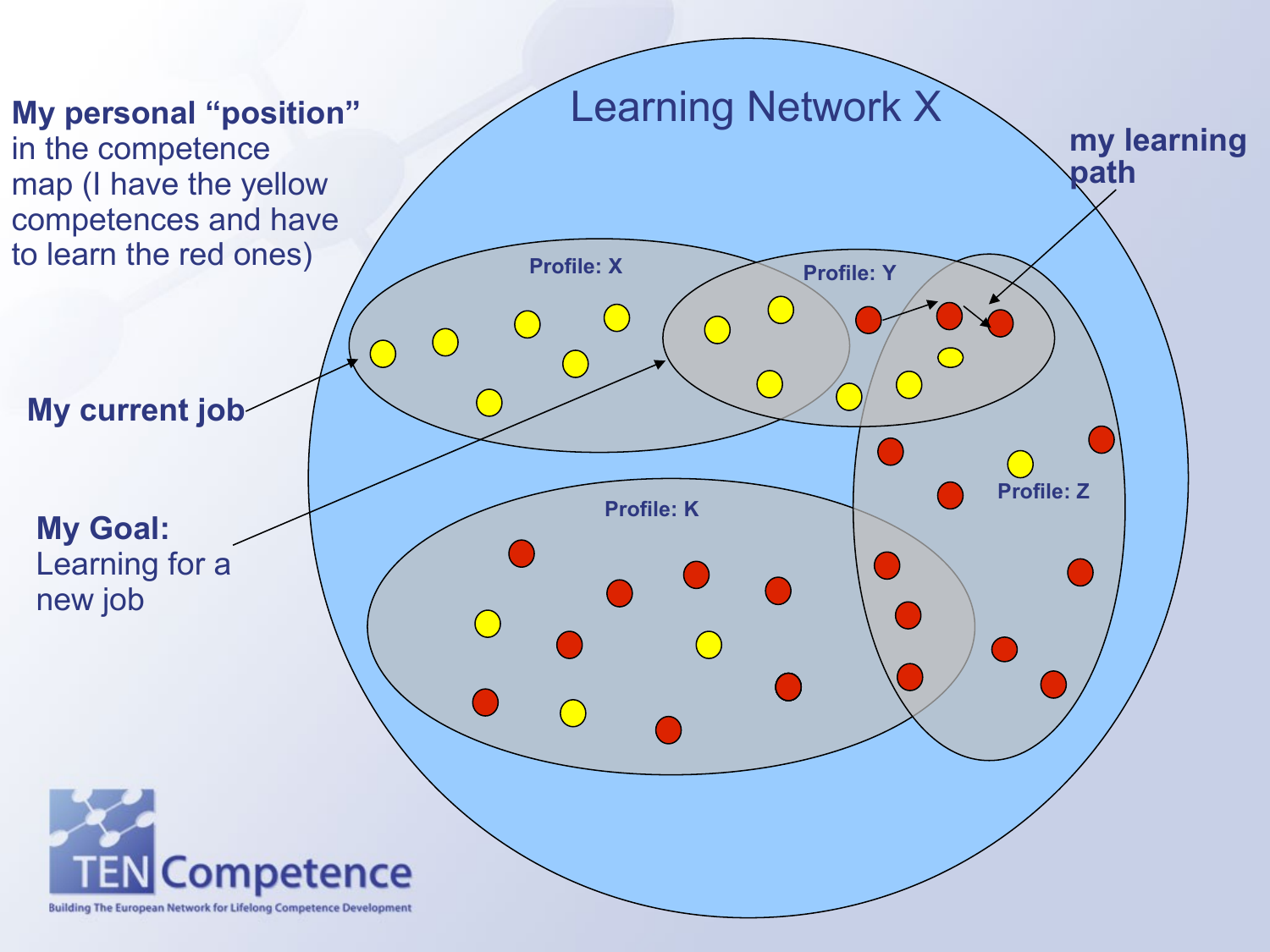## Research Issues in a Learning Network

• What is a competence (in an formal sense)?

• How to measure my  $\bullet$  how to measure my  $\bullet$ 

- Ho Of course we already do many of these •  $H_0$   $\begin{array}{c}$  things, but most of it is influence by the  $\begin{array}{c} \bullet \end{array}$ things, but most of it is hindered by the tremendous implementation
- Ho and operational issues and costs involved.  $\begin{array}{|l|} \hline \text{S} \end{array}$ con<mark>nected to each competence?</mark>
- Ho What we are doing is search for automation! personal competence management? The competence management of  $\mathcal{C}$

![](_page_18_Picture_5.jpeg)

• ...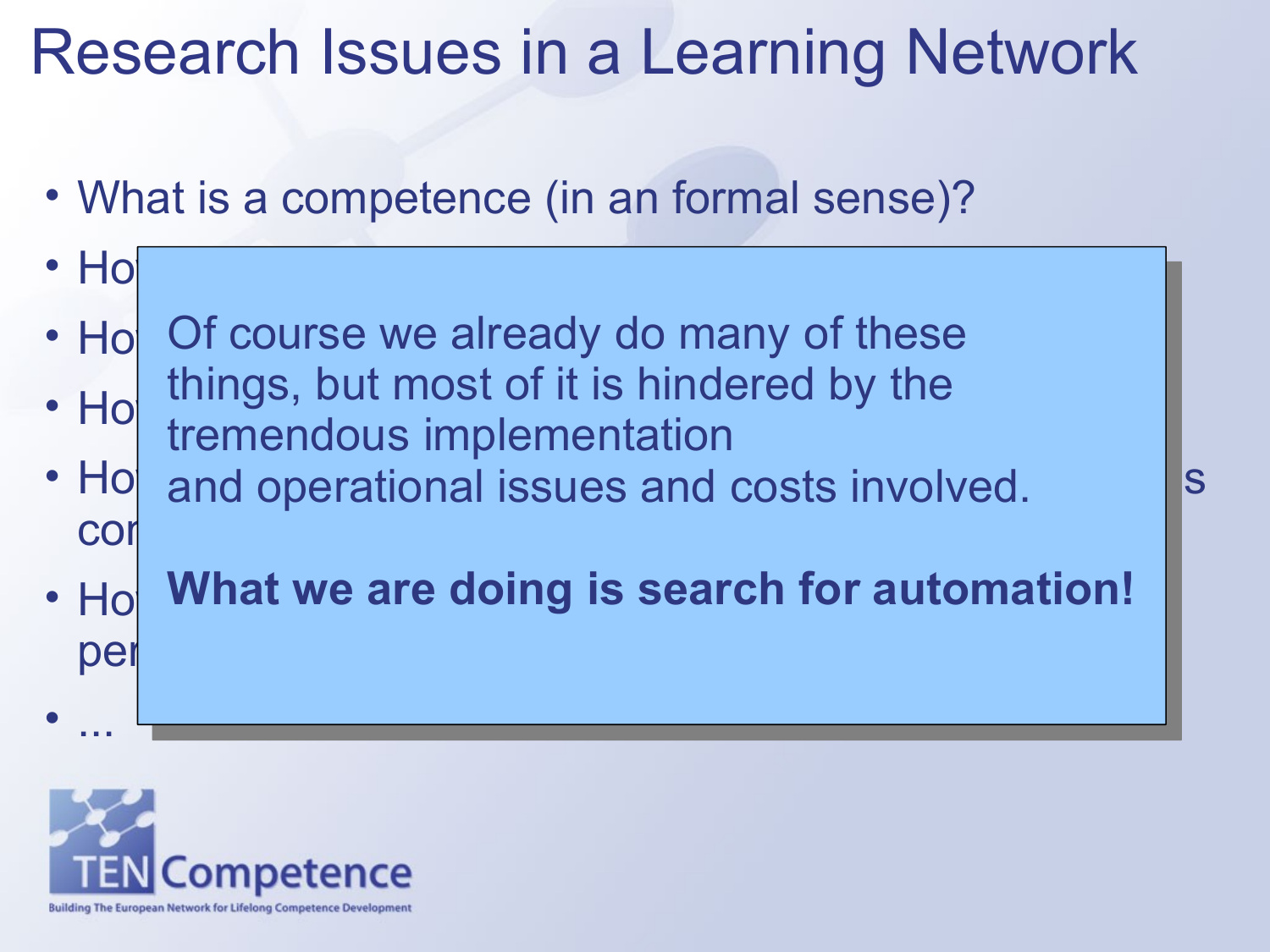#### Some answers....

![](_page_19_Picture_1.jpeg)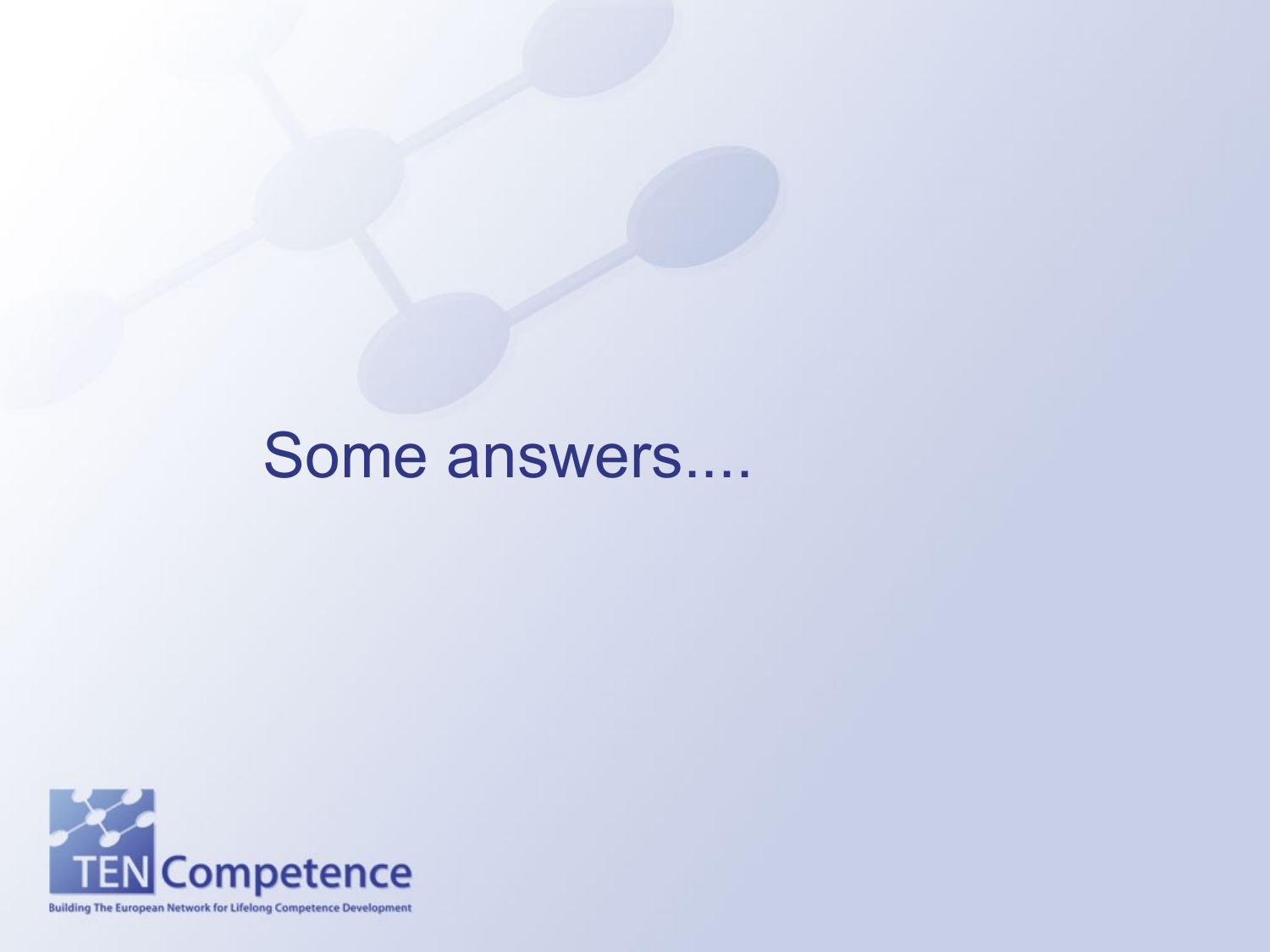## Definition of Competence

• A c*ompetence* is the **estimated ability** of an actor to deal with **critical events, problems or tasks** that can occur in a certain situation (at work, at home, on the road, etc.)

This estimation can be based on:

- self assessment
- informal assessments by others
- formal assessments by others

![](_page_20_Picture_6.jpeg)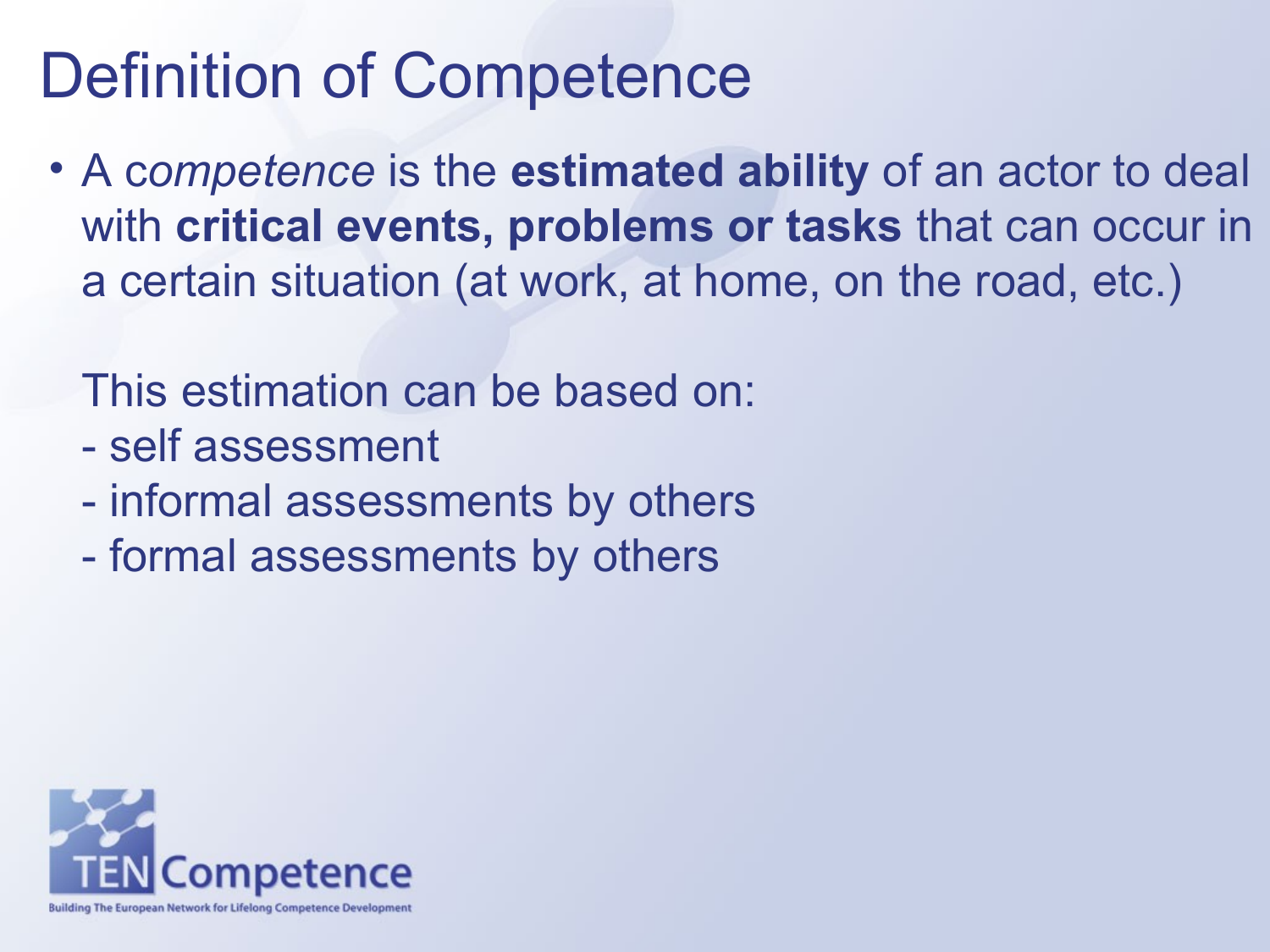![](_page_21_Figure_0.jpeg)

<br />
dentistance of ecological niche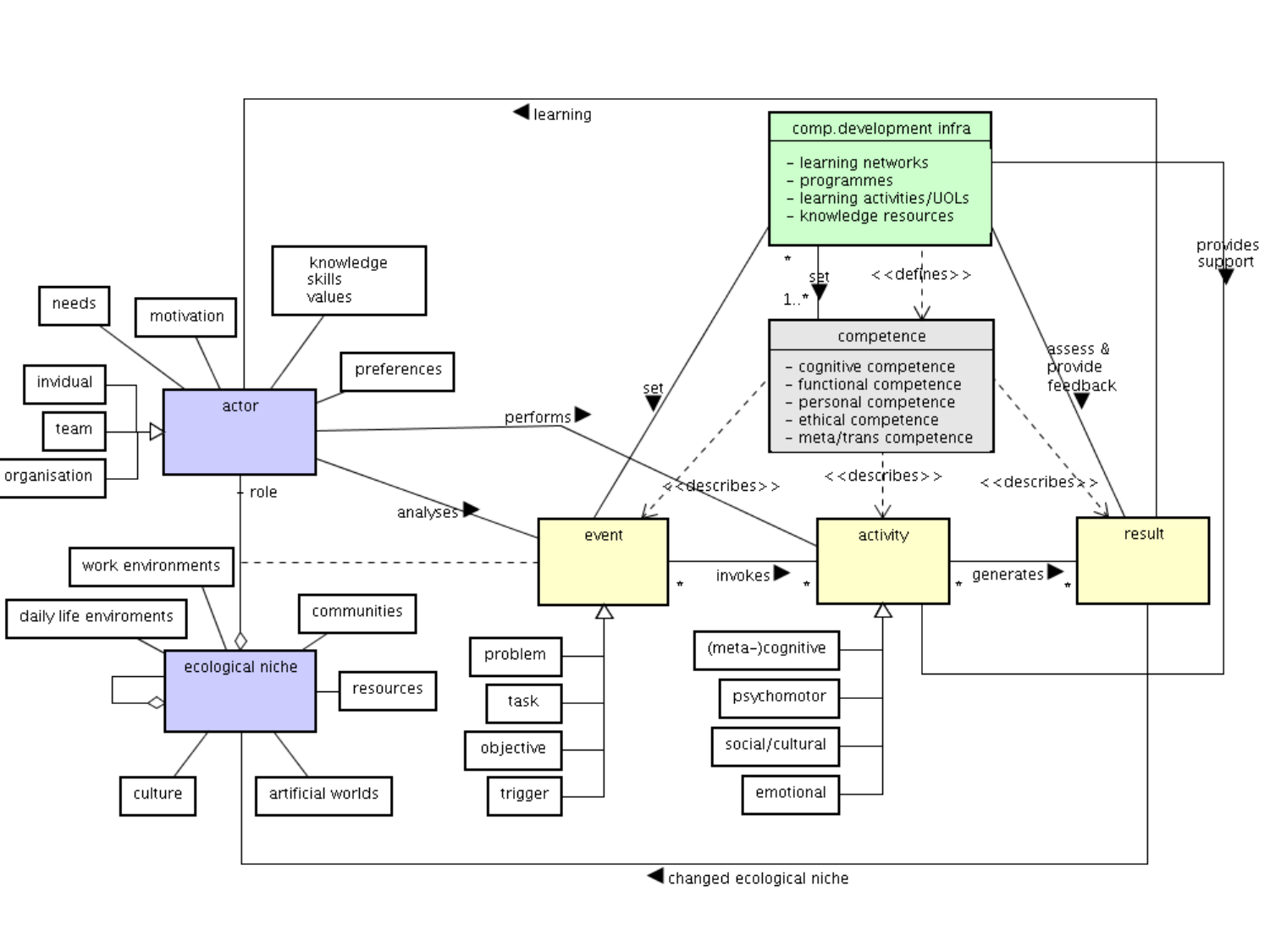## Position in a learning network

- Research to the use of language technologies (LSA)
	- –All the materials in a domain => result is vector representation
	- –Production of a learner (e.g. a report) => also vector representation
	- –Compare and position learner in the domain
	- –Also used for essay assessment

![](_page_22_Picture_6.jpeg)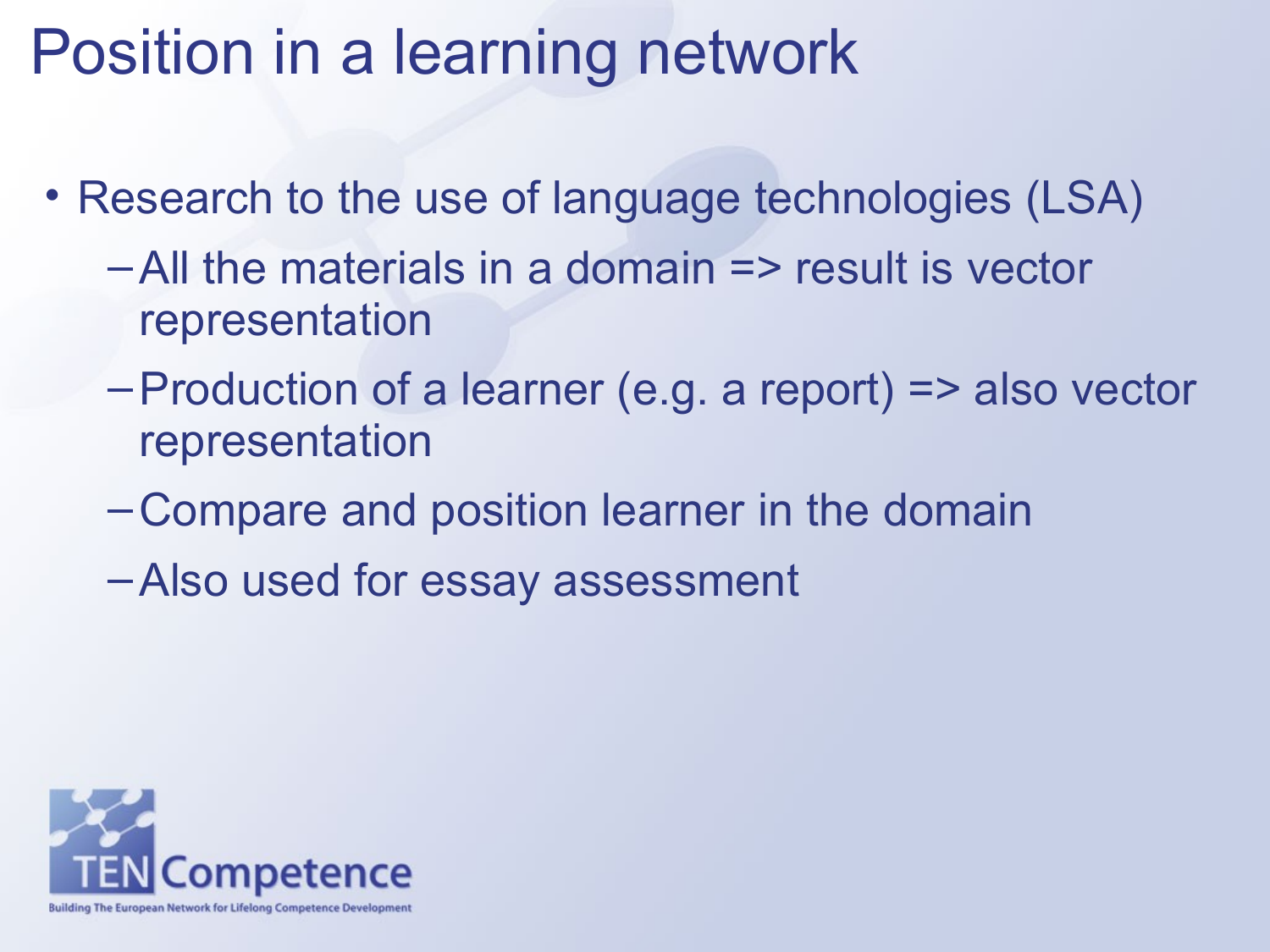## Individualised Learning Paths

- Open standards for Learning Paths
- Simulation model of recommendor system
- Collaborative filtering
- Ontologies & Collaborative filtering

![](_page_23_Picture_5.jpeg)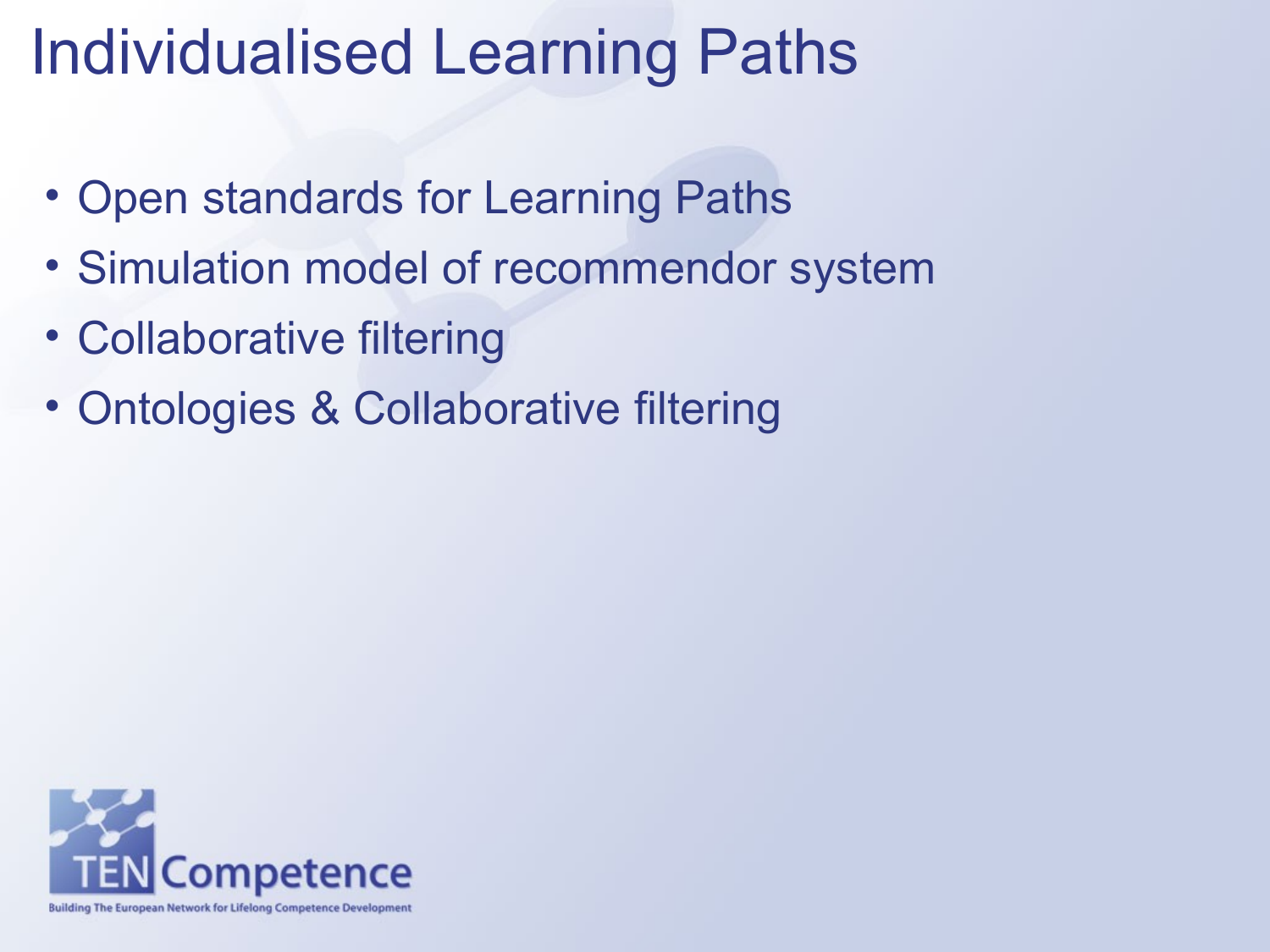## How to provide support

- Various aspects (stimulate social interaction, finding peers to help you, gaming, social exchange theory).
- Also experiments with LSA to find a peer who can answer your question in the network

![](_page_24_Picture_3.jpeg)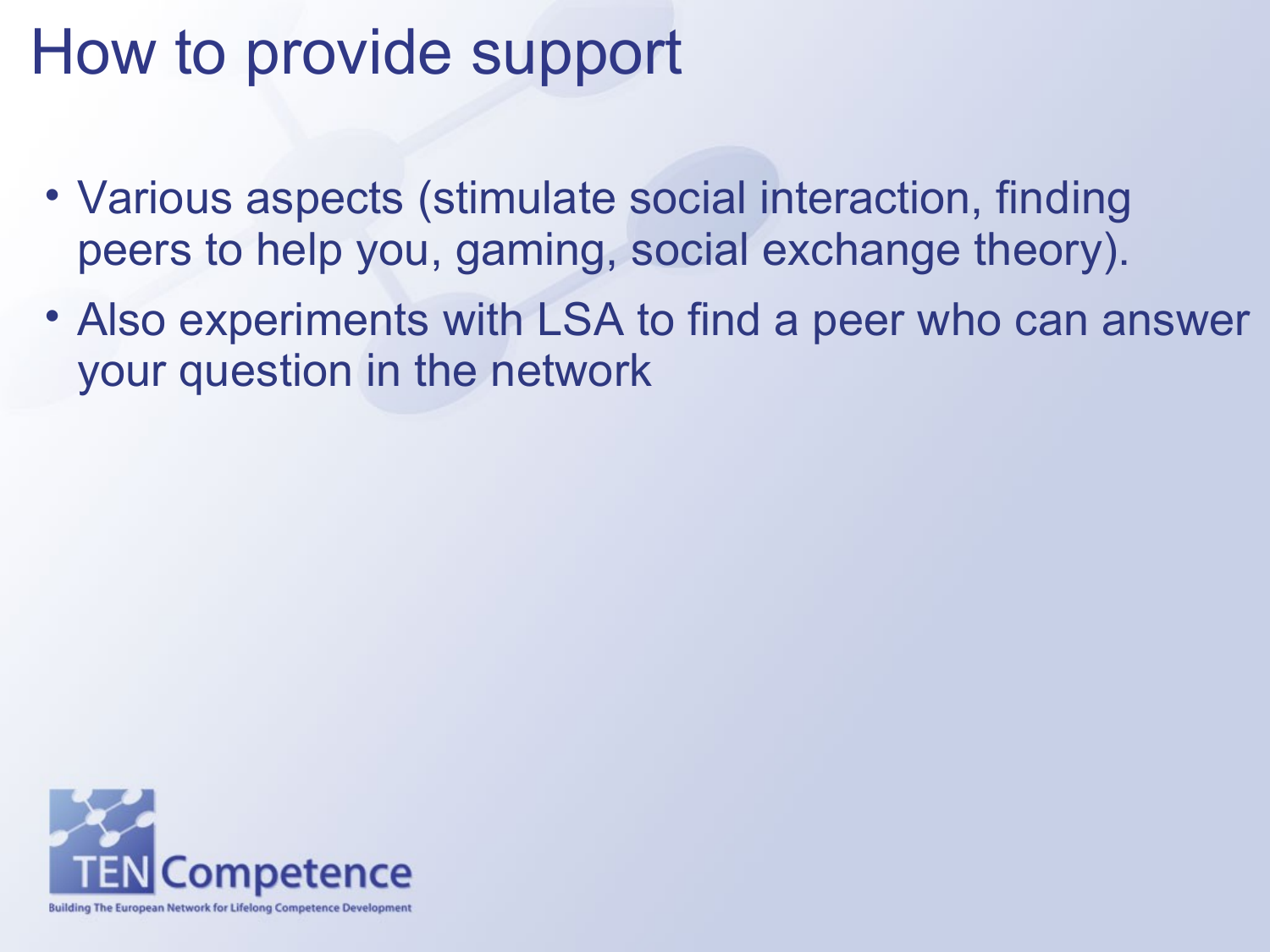## How to create and share learning activities

- IMS Learning Design
- Design tools
- Authoring tools to edit sets of learning activities
- Repositories for learning designs (exchange)
- Runtime environments for learning design based courses

![](_page_25_Picture_6.jpeg)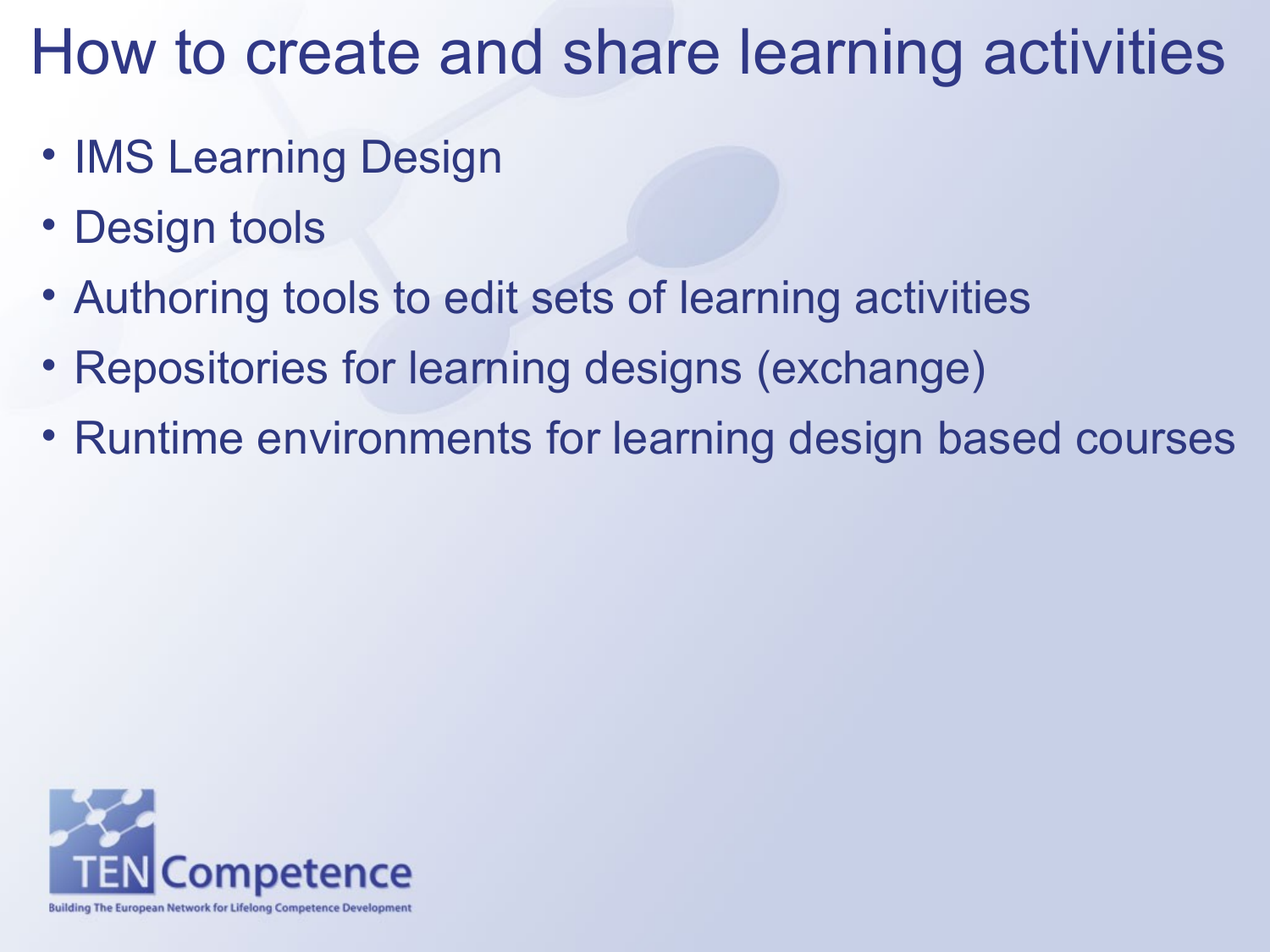## How to integrate this all?

- **Personal Competence Management System**
- **NOT** personal in de sense of 'alone, individual'
- **Owned** by a person (compare: Personal Computer), not by an organisation (company, school, university, etc.) to manage your personal competences during lifetime in many different institutions and informal learning events.
- Can be used **in conjunction** with organisational systems (eg the LMS of a university, HRM system of a company, knowledge management systems).
- The PCM can be downloaded and used by anyone to develop their competences. When used they can share and connect to all others using the infrastructure developed in the TENCompetence project

![](_page_26_Picture_6.jpeg)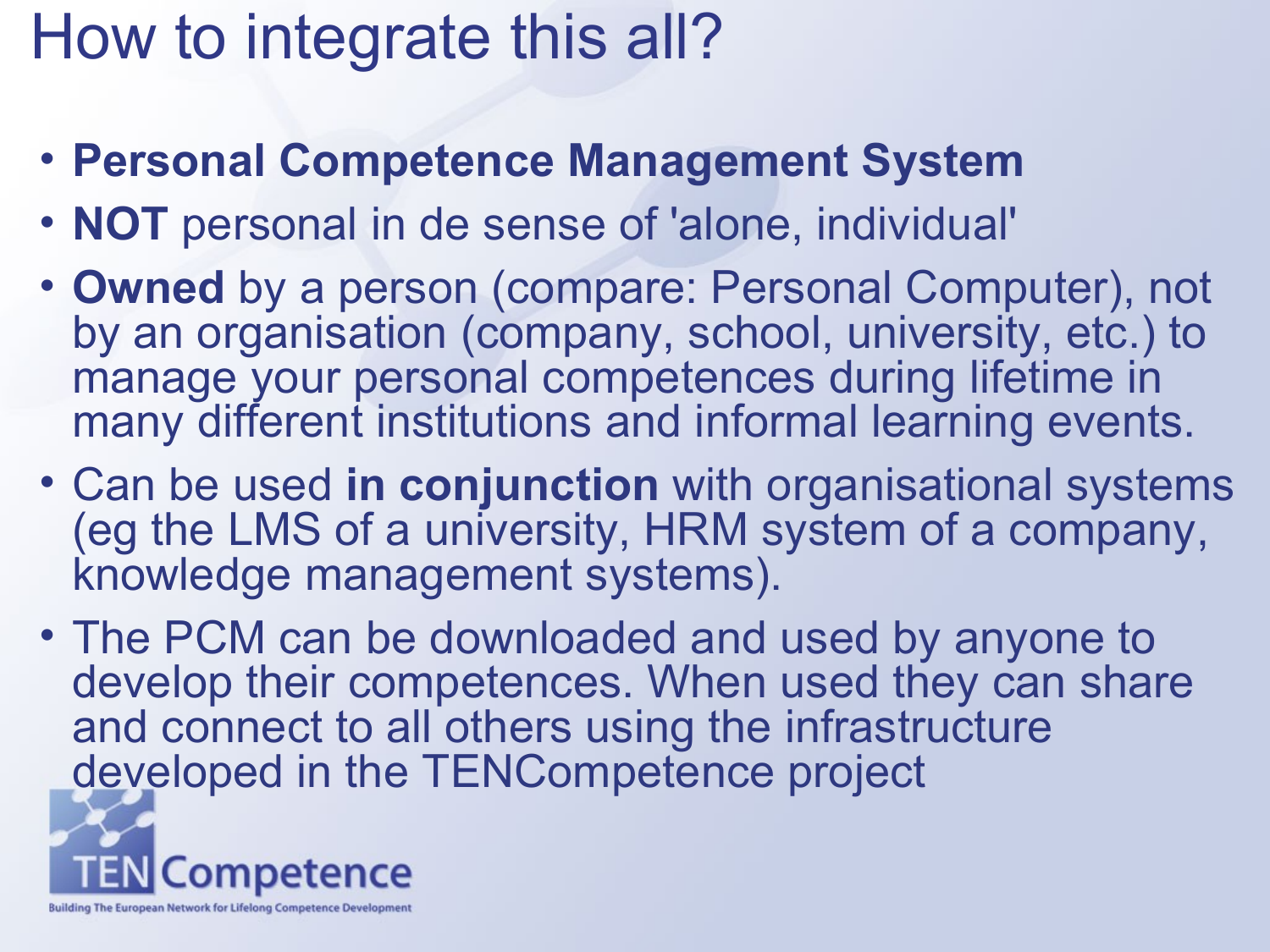## What it does...

- You can create, share, select and manage various **competence profiles** to support the formulation of your learning goals
- You can **assess your personal competences,** compare it with others and reflect on it
- You can create, share, select and manage **personal action plans** to attain the learning goals
- You can create, share and select learning activities, courses, study programmes, learning services and knowledge resources in your action plan
- These actions can come from **different sources**
- You can ask for **advice** in any situation (from peers, agents, etc.)

![](_page_27_Picture_7.jpeg)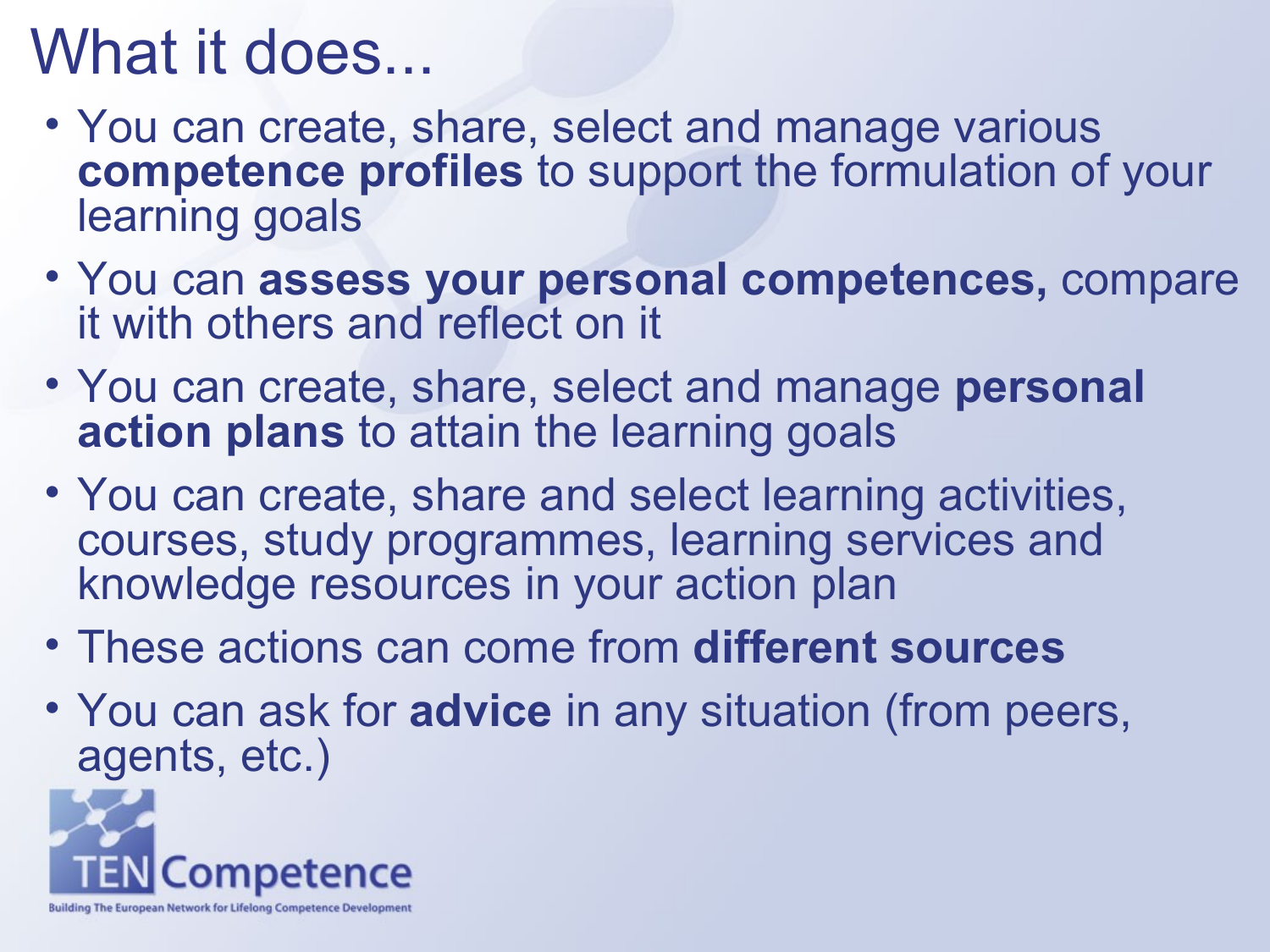## High level overview of connected services

![](_page_28_Figure_1.jpeg)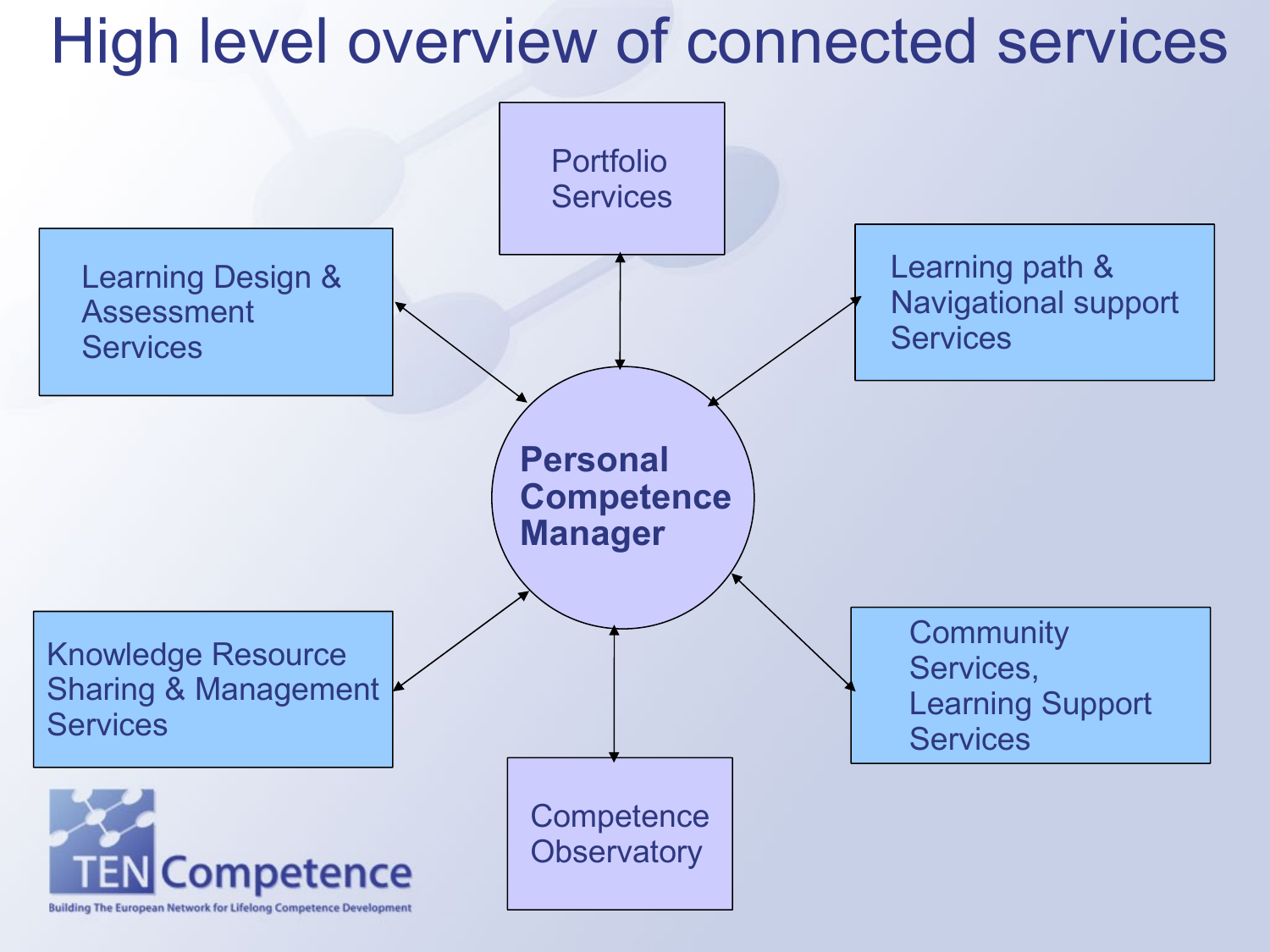![](_page_29_Figure_0.jpeg)

![](_page_29_Figure_1.jpeg)

(- 10

Ayman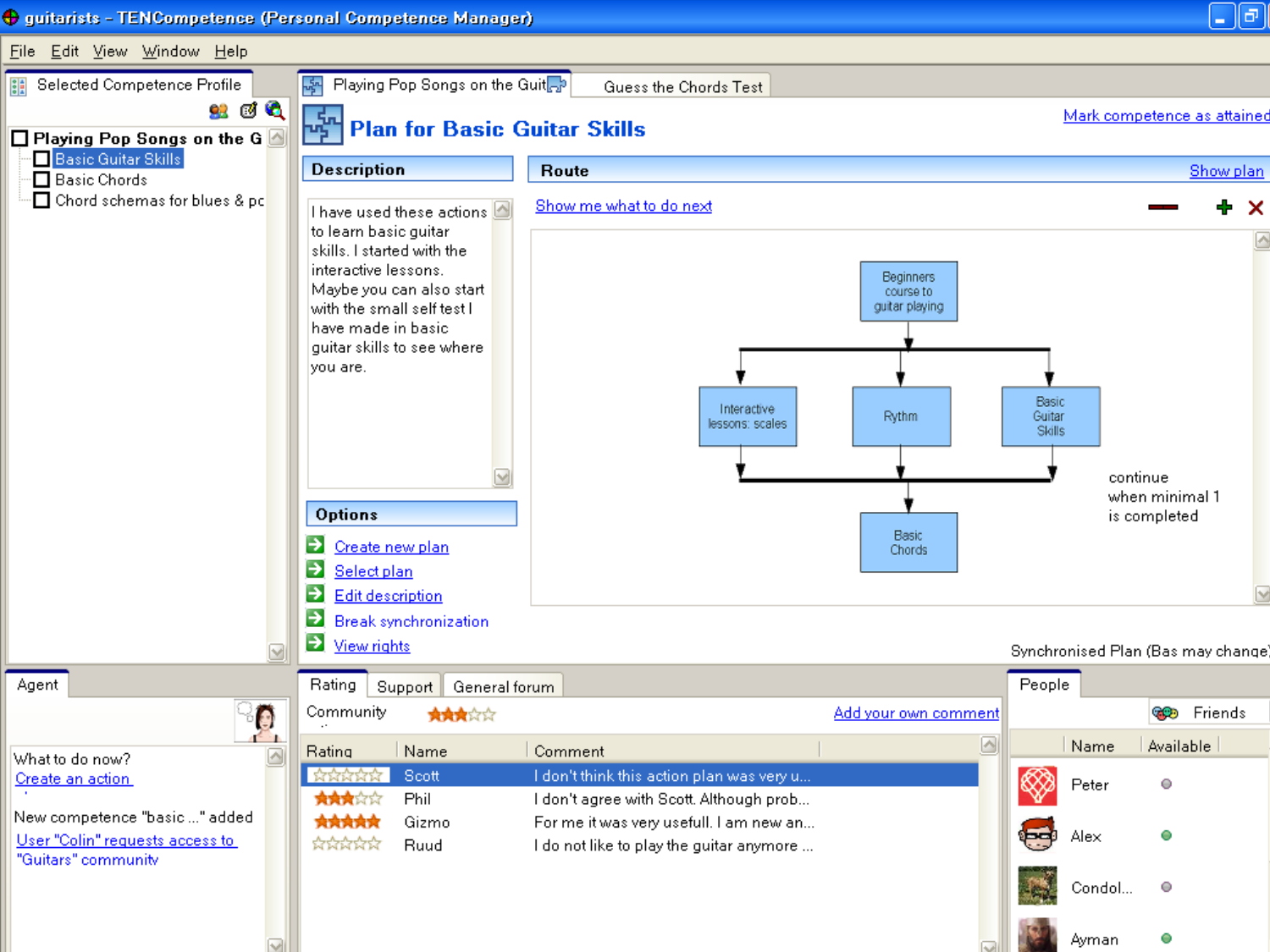## Planning

- In the second year of the process....
- When you are interested to **participate** in development or in pilots, please contact me (rob.koper@ou.nl) or the website tencompetence.org
- Remember: everything will be **freely** available for everyone to use (and to improve)!
- The **first release** is planned before summer this year (Meeting in Barcelona, June 2007)
- The **final release** is planned for December 2009, also the experiments and pilots in the other sectors will be finalized by then.

![](_page_30_Picture_6.jpeg)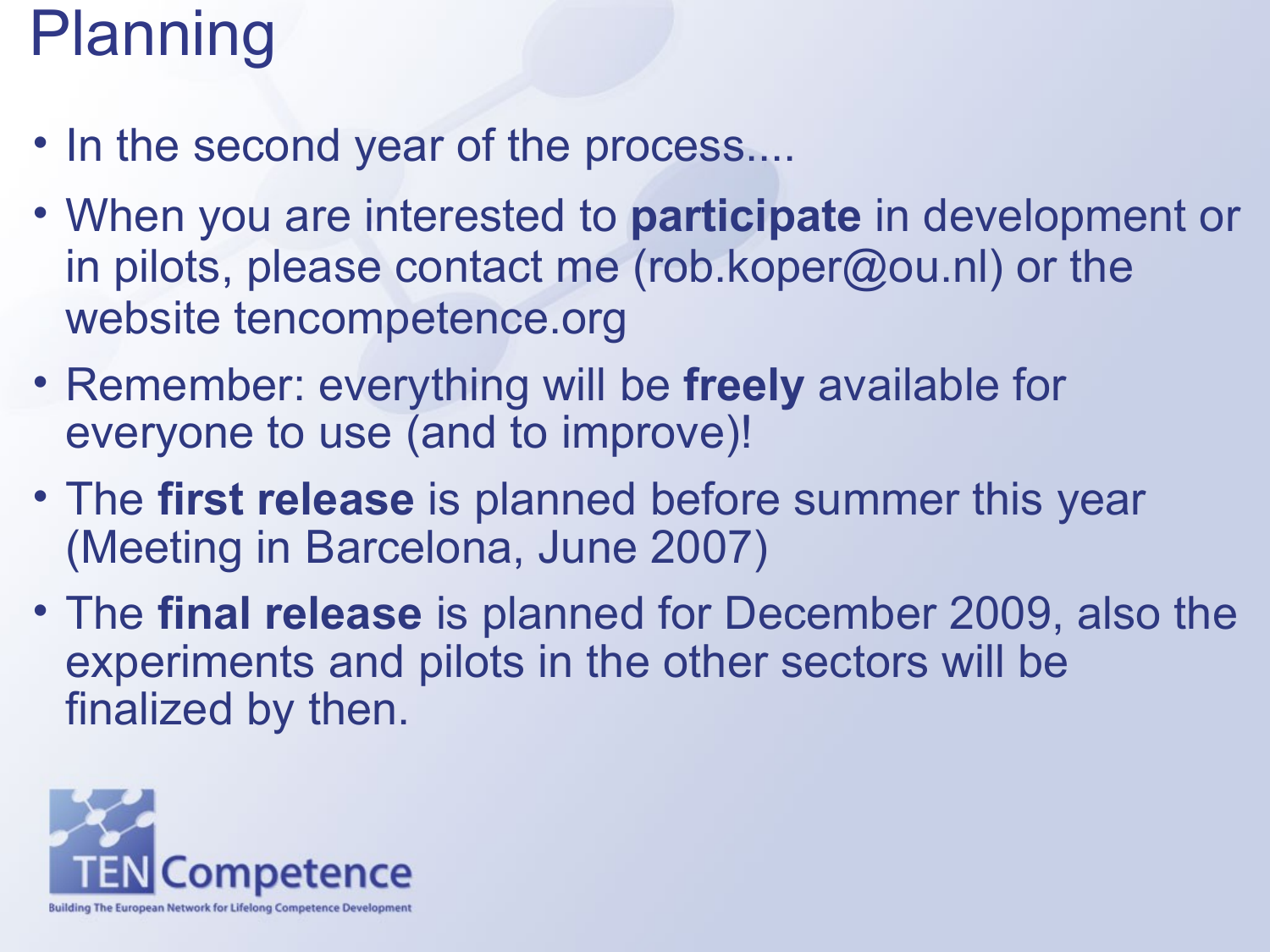## Some consequences

- In future we will stimulate our students (and others!) to use the personal competence development tools:
	- –Make persons in society aware of their own responsibility of planning their career/competences independent of an institute: mixing various formal and informal learning activities
	- –Learn them how to use these tools (and methods) effectively
	- –Deliver services for personal competence management (curricula will be available through these tools, using various competence profiles)
	- –Provide connections to our infrastructure (student data, course data, etc.)

![](_page_31_Picture_6.jpeg)